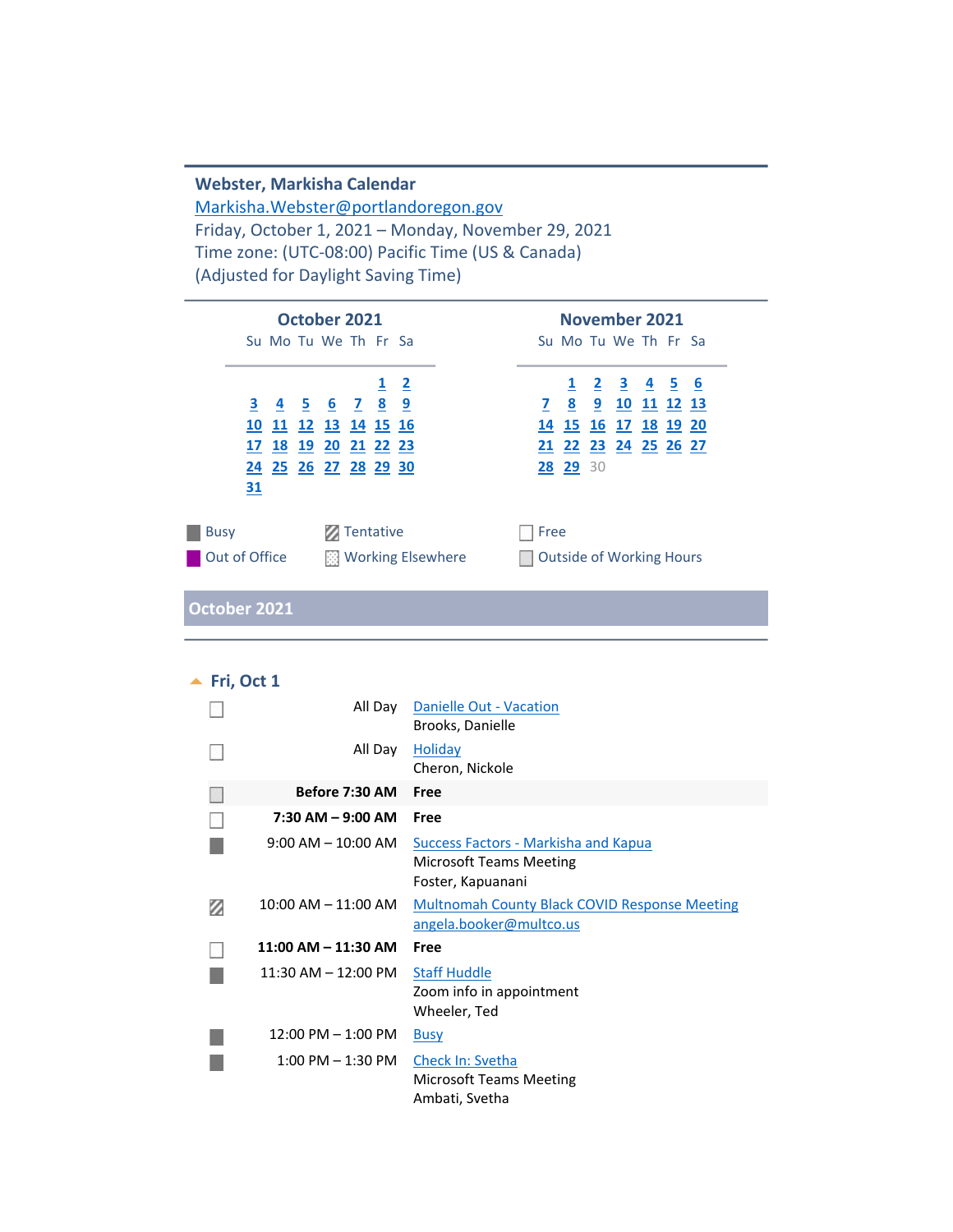|   | $1:30$ PM $- 2:30$ PM | Free                                                |
|---|-----------------------|-----------------------------------------------------|
|   | $2:30$ PM $-3:00$ PM  | talk                                                |
|   |                       | Mowry, Judith                                       |
| Ø | $3:00$ PM $-$ 4:00 PM | ZOOM: Red House Check-in (Please hold as recurring) |
|   |                       | <b>Zoom Series</b>                                  |
|   |                       | Diaz, Samuel                                        |
|   | $4:00$ PM $-6:30$ PM  | Free                                                |
|   | After 6:30 PM         | Free                                                |
|   |                       |                                                     |

## **Sat, Oct 2 – Sun, Oct 3**

<span id="page-1-1"></span><span id="page-1-0"></span>

|  | All Day Danielle Out - Vacation |
|--|---------------------------------|
|  | Brooks, Danielle                |

#### $\blacktriangle$  Mon, Oct 4

<span id="page-1-2"></span>

| All Day                 | <b>Danielle Out - Vacation</b><br>Brooks, Danielle                                   |
|-------------------------|--------------------------------------------------------------------------------------|
| All Day                 | Herico out<br>Wheeler, Ted                                                           |
| All Day                 | Khanh out (sick)<br>Wheeler, Ted                                                     |
| All Day                 | <b>Sam Adams out (sick)</b><br>Wheeler, Ted                                          |
| All Day                 | Seraphie out (sick)<br>Wheeler, Ted                                                  |
| Before 7:30 AM          | Free                                                                                 |
| $7:30$ AM $-$ 9:00 AM   | Free                                                                                 |
| $9:00$ AM $-9:30$ AM    | All Staff Huddle - No Mayor/Bobby<br>Zoom info in appointment<br>Blair, Aja          |
| $9:30$ AM $- 10:30$ AM  | 1:1 Markisha and Kapua<br><b>TBD</b><br>Smith, Markisha                              |
| $10:30$ AM $- 11:30$ AM | Language Pay Differential mtg<br><b>Microsoft Teams Meeting</b><br>Elejalde, Tatiana |
| $11:30$ AM $-12:00$ PM  | Koffi and Markisha check in                                                          |
|                         | <b>Microsoft Teams Meeting</b><br>Dessou, Koffi                                      |
| 12:00 PM - 12:30 PM     | <b>Canceled: MEET: SIG TEAM</b><br>Zoom<br>Wheeler, Ted                              |
| $12:00$ PM $- 1:00$ PM  | <b>Busy</b>                                                                          |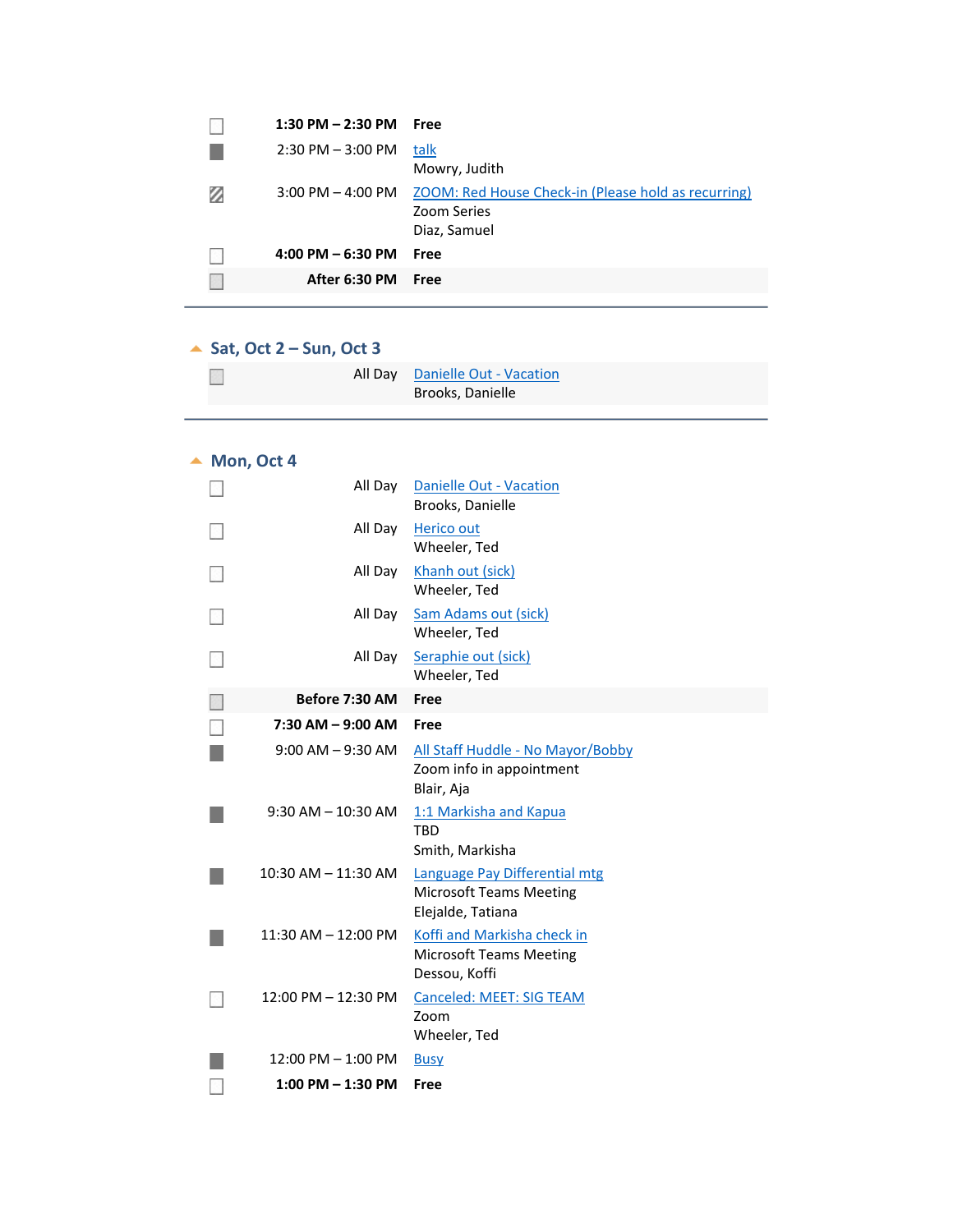|   | $1:30$ PM $- 2:00$ PM               | Check in<br><b>Microsoft Teams Meeting</b><br>Bradford, Arielle |
|---|-------------------------------------|-----------------------------------------------------------------|
|   | $2:00$ PM $- 2:30$ PM               | Free                                                            |
| Ø | $2:30$ PM $-3:30$ PM                | <b>CAB Meeting</b><br>Teams<br>Zolan, Ness                      |
|   | $3:00$ PM $-5:00$ PM                | <b>Bryson Doctor</b>                                            |
|   | $5:00 \text{ PM} - 6:30 \text{ PM}$ | Free                                                            |
|   | After 6:30 PM                       | Free                                                            |

▲ Tue, Oct 5

<span id="page-2-0"></span>

|   | All Day                | Danielle Out - Vacation<br>Brooks, Danielle                                                                                                                                                                                            |
|---|------------------------|----------------------------------------------------------------------------------------------------------------------------------------------------------------------------------------------------------------------------------------|
|   | All Day                | Kapua Out - Sick<br>Foster, Kapuanani                                                                                                                                                                                                  |
|   | Before 7:30 AM         | Free                                                                                                                                                                                                                                   |
|   | 7:30 AM - 9:00 AM      | Free                                                                                                                                                                                                                                   |
|   | $9:00$ AM $-9:20$ AM   | <b>Staff Huddle</b><br>Zoom info in appointment<br>Wheeler, Ted                                                                                                                                                                        |
|   | $9:20$ AM $-9:30$ AM   | Free                                                                                                                                                                                                                                   |
|   | $9:30$ AM $-12:30$ PM  | Updated invitation: PDX Cohort RBA #1 @ Tue Oct 5, 2021<br>9:30am - 12:30pm (PDT)<br>(svetha.ambati@portlandoregon.gov)<br>https://us02web.zoom.us/j/84909055153?pwd=aEJOeXQv<br>V091dFc0RUM0S1R6RzFlUT09<br>theo@equityandresults.com |
| Ø | $11:00$ AM $-12:00$ PM | <b>Prequalification Board Review</b><br><b>Microsoft Teams Meeting</b><br>Strickland, Destinee                                                                                                                                         |
|   | 12:00 PM - 2:00 PM     | <b>ICMA Conference</b><br>Oregon Ballroom 201, Oregon Convention Center                                                                                                                                                                |
|   | 12:45 PM - 1:45 PM     | <b>Racial Equity Panel</b><br>Oregon Convention Center, Oregon Ballroom 201<br>Guerra, Ana                                                                                                                                             |
|   | $2:00$ PM $- 2:45$ PM  | Free                                                                                                                                                                                                                                   |
| Ø | $2:45$ PM $-3:15$ PM   | <b>Council Briefing (Ness)</b><br>Zoom info in appointment<br>Wheeler, Ted                                                                                                                                                             |
|   | $3:15$ PM $-$ 4:00 PM  | Free                                                                                                                                                                                                                                   |
|   | 4:00 PM $-$ 4:30 PM    | Directors 2x Weekly Check-in<br>Zoom<br>Rinehart, Tom                                                                                                                                                                                  |
|   | 4:30 PM $-$ 6:30 PM    | Free                                                                                                                                                                                                                                   |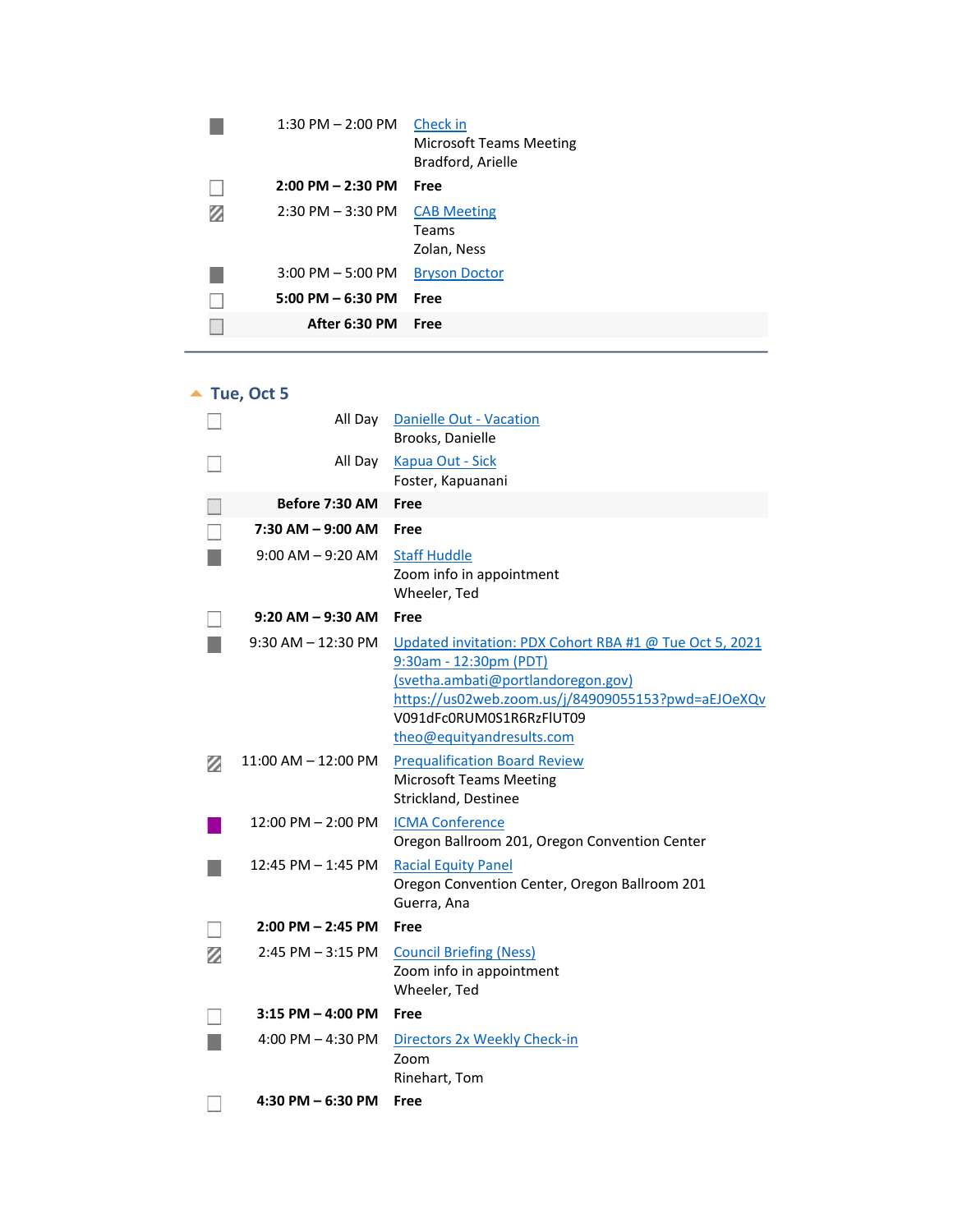$\overline{\phantom{a}}$ 

<span id="page-3-0"></span>

| Wed, Oct 6 |                         |                                                                                                       |
|------------|-------------------------|-------------------------------------------------------------------------------------------------------|
|            | All Day                 | Danielle Out - Vacation<br>Brooks, Danielle                                                           |
|            | Before 7:30 AM          | Free                                                                                                  |
|            | $7:30$ AM $-9:00$ AM    | Free                                                                                                  |
|            | $9:00$ AM $-9:30$ AM    | <b>Staff Huddle</b><br>Zoom info in appointment<br>Wheeler, Ted                                       |
|            | $9:30$ AM $- 10:00$ AM  | Free                                                                                                  |
|            | $10:00$ AM $- 11:00$ AM | Canceled: Judith/Markisha check in<br><b>Microsoft Teams Meeting</b><br>Mowry, Judith                 |
|            | $11:00$ AM $- 11:30$ AM | Free                                                                                                  |
|            | $11:30$ AM $- 12:15$ PM | Markisha/Rudy DEI Check In<br><b>Microsoft Teams Meeting</b><br>RIVERA-LINDSTROM Rudyane * HECC       |
|            | $12:00$ PM $- 1:00$ PM  | <b>Busy</b>                                                                                           |
|            | $1:00$ PM $-1:30$ PM    | <b>Follow-Up-Education and Training</b><br><b>Microsoft Teams Meeting</b><br>Sanchez-Marquez, Yolanda |
|            | 1:30 PM $-$ 3:00 PM     | Free                                                                                                  |
|            | $3:00$ PM $- 4:30$ PM   | <b>Equity Manager/BHR Monthly Meeting</b><br><b>Microsoft Teams Meeting</b><br>Duong, Thuan           |
|            | $4:30$ PM $-6:30$ PM    | Free                                                                                                  |
|            | After 6:30 PM           | Free                                                                                                  |
|            |                         |                                                                                                       |

▲ Thu, Oct 7  $\left( \frac{1}{2} \right)$ All Day **Angela out (vacation)** 

<span id="page-3-1"></span>

|                       | Wheeler, Ted                                 |
|-----------------------|----------------------------------------------|
| All Day               | Judith Out - Sick                            |
|                       | Foster, Kapuanani                            |
| All Day               | Save the Date - Tribal Summit Staff Training |
|                       | TBD                                          |
|                       | Allen, Seraphie                              |
| Before 7:30 AM        | Free                                         |
|                       |                                              |
| $7:30$ AM $-$ 8:00 AM | Free                                         |
| $8:00$ AM $-5:00$ PM  | <b>Tribal Summit Staff Training Day</b>      |
|                       | Microsoft Teams Meeting                      |
|                       | Foster, Kapuanani                            |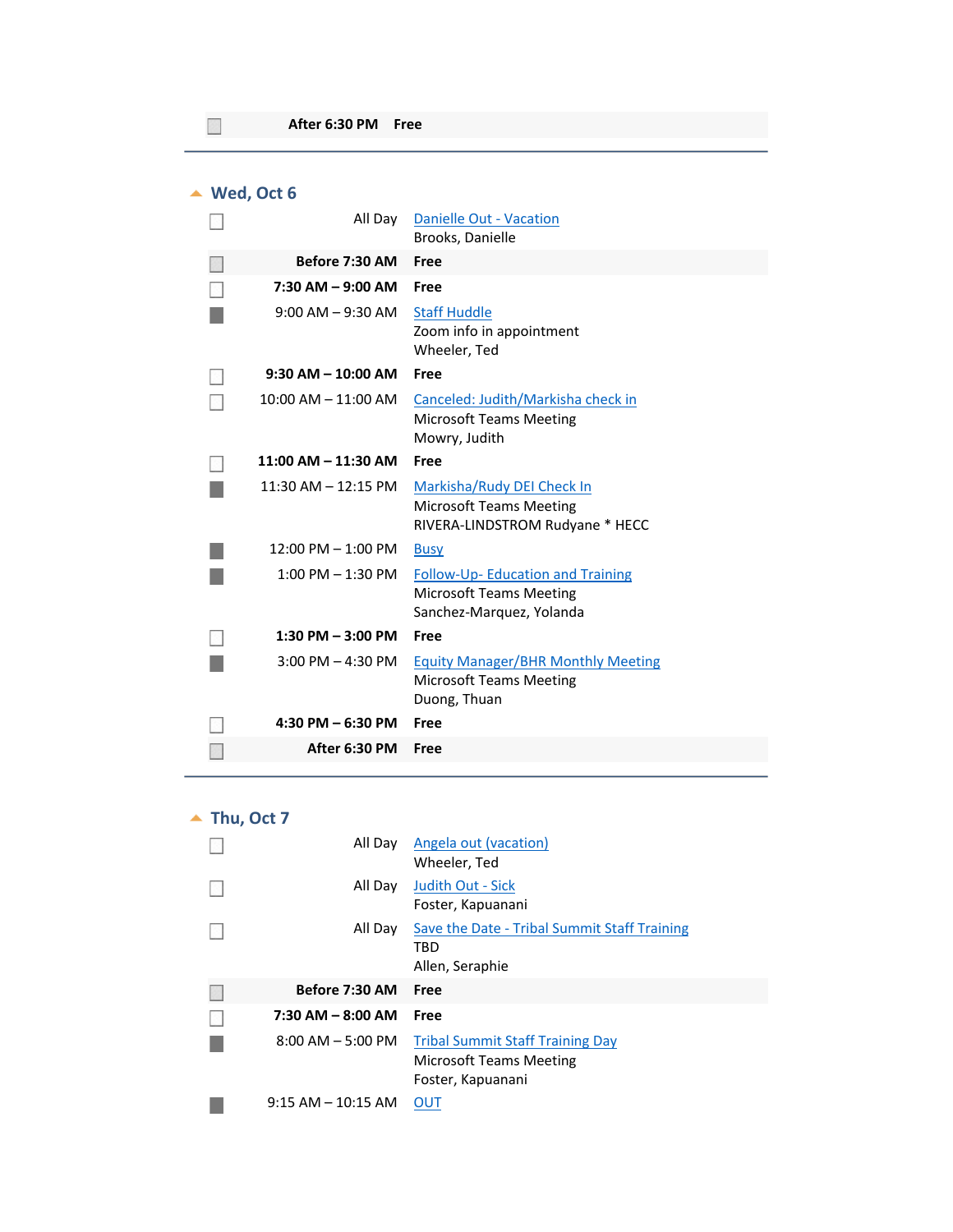| $10:15$ AM $-$ 10:45 AM             | <b>BHR &amp; Equity</b><br><b>Microsoft Teams Meeting</b><br>Cole, Michelle                                                   |
|-------------------------------------|-------------------------------------------------------------------------------------------------------------------------------|
| $12:00$ PM $- 1:00$ PM              | <b>Busy</b>                                                                                                                   |
| $1:45$ PM $- 2:15$ PM               | <b>CHECK-IN: Dr Webster/Mayor</b><br>Zoom info in appointment<br>Wheeler, Ted                                                 |
| $2:30$ PM $-3:15$ PM                | MEET: President Nkenge Harmon Johnson   Urban<br>League of Portland/Mayor (Bobby)<br>Zoom info in appointment<br>Wheeler, Ted |
| $2:30$ PM $-3:15$ PM                | <b>Meeting ULPDX</b><br>Nkenge Harmon Johnson                                                                                 |
| $4:00 \text{ PM} - 4:30 \text{ PM}$ | Directors 2x Weekly Check-in<br>Zoom<br>Rinehart, Tom                                                                         |
| $5:00 \text{ PM} - 7:00 \text{ PM}$ | <b>MEET: Focus Intervention Team (FIT) Committee</b><br><b>Oversight Group (COG)</b><br>Zoom<br>Adams, Sam                    |
| <b>After 7:00 PM</b>                | Free                                                                                                                          |

**<u>A</u>** Fri, Oct 8

<span id="page-4-0"></span>

| All Day                | Angela out (vacation)<br>Wheeler, Ted              |
|------------------------|----------------------------------------------------|
| All Day                | <b>Mayor Out</b><br>Wheeler, Ted                   |
| All Day                | out sick<br>Simeone, Jonathan                      |
| All Day                | <b>Sam Diaz out (vacation)</b><br>Wheeler, Ted     |
| All Day                | <b>Tatiana Out- Mgt Leave</b><br>Foster, Kapuanani |
| All Day                | Yolanda Out<br>Sanchez-Marquez, Yolanda            |
| Before 7:30 AM         | Free                                               |
| $7:30$ AM $-$ 8:15 AM  | Free                                               |
|                        |                                                    |
| $8:15$ AM $-$ 8:45 AM  | Victor and Markisha Check In                       |
| $8:45$ AM $- 12:00$ PM | Free                                               |
| $12:00$ PM $- 1:00$ PM | <b>Busy</b>                                        |
| $1:00$ PM $-6:30$ PM   | Free                                               |
| After 6:30 PM          | Free                                               |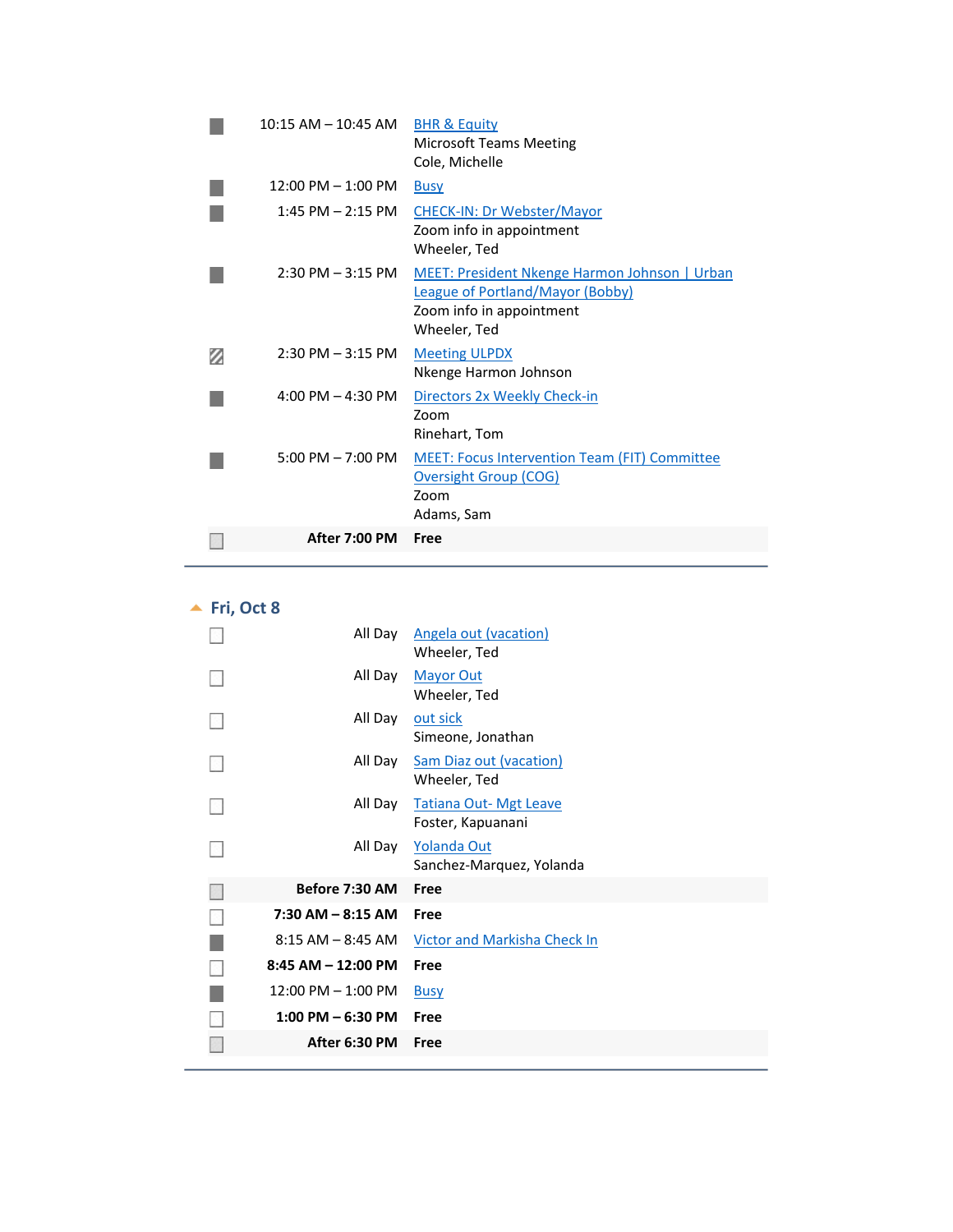#### ▲ Sat, Oct 9 – Sun, Oct 10

<span id="page-5-1"></span><span id="page-5-0"></span>

|         | All Day Angela out (vacation)<br>Wheeler, Ted |
|---------|-----------------------------------------------|
| All Day | Mayor Out<br>Wheeler, Ted                     |

#### ▲ Mon, Oct 11

<span id="page-5-2"></span>

|   | All Day                 | <b>Angela out (vacation)</b><br>Wheeler, Ted                    |
|---|-------------------------|-----------------------------------------------------------------|
|   | All Day                 | <b>Bobby out</b><br>Wheeler, Ted                                |
|   | All Day                 | <b>Jeff Vacation Day</b><br>Selby, Jeff                         |
|   | Before 7:30 AM          | Free                                                            |
|   | $7:30$ AM $-$ 9:00 AM   | Free                                                            |
|   | $9:00$ AM $-9:30$ AM    | <b>Staff Huddle</b><br>Zoom info in appointment<br>Wheeler, Ted |
|   | $9:30$ AM $- 10:30$ AM  | 1:1 Markisha and Kapua<br><b>TBD</b><br>Smith, Markisha         |
|   |                         |                                                                 |
|   | $10:30$ AM $- 12:00$ PM | Free                                                            |
|   | $12:00$ PM $- 12:30$ PM | Canceled: MEET: SIG TEAM<br>Zoom<br>Wheeler, Ted                |
|   | $12:00$ PM $- 1:00$ PM  | <b>Busy</b>                                                     |
|   | $1:00$ PM $- 2:30$ PM   | Free                                                            |
|   | $2:30$ PM $-3:00$ PM    | WB & MW<br>Brown, Walle                                         |
| Ø | $2:30$ PM $-3:30$ PM    | <b>CAB Meeting</b><br>Teams<br>Zolan, Ness                      |
|   | $3:30$ PM $-6:30$ PM    | Free                                                            |
|   | After 6:30 PM           | Free                                                            |

#### ▲ Tue, Oct 12

<span id="page-5-3"></span>

|  | All Day Angela out (vacation)<br>Wheeler, Ted       |
|--|-----------------------------------------------------|
|  | All Day Danielle Out - Vacation<br>Brooks, Danielle |
|  | All Day Lex out - sick<br>Foster, Kapuanani         |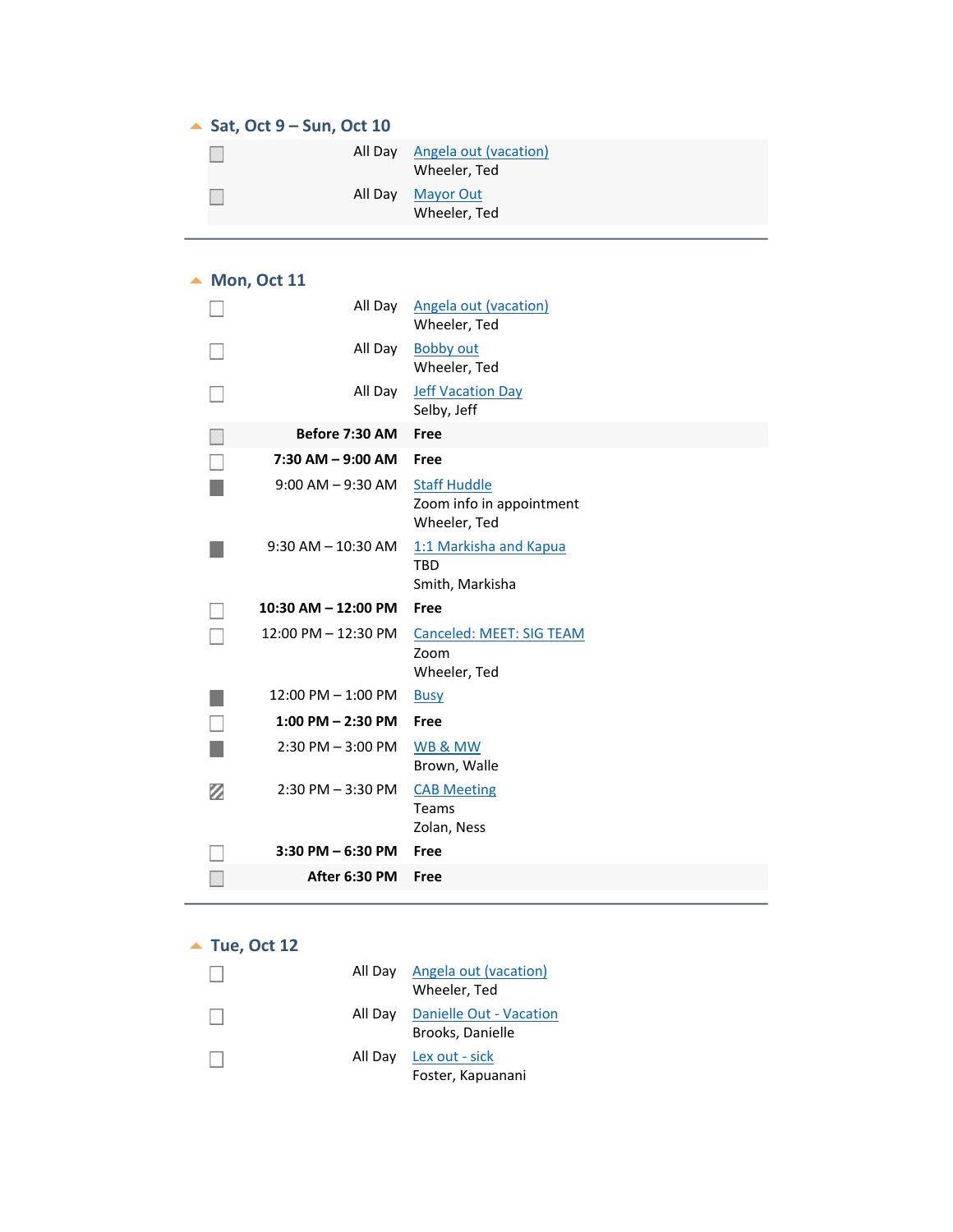|   | All Day                | <b>Tatiana out - Sick</b><br>Foster, Kapuanani                                                            |
|---|------------------------|-----------------------------------------------------------------------------------------------------------|
|   | Before 7:30 AM         | Free                                                                                                      |
|   | 7:30 AM - 8:30 AM      | Free                                                                                                      |
|   | $8:30$ AM $-9:00$ AM   | <b>TEAMS: Red House Check-in</b><br><b>Teams Meeting</b><br>Diaz, Samuel                                  |
| Ø | $9:00$ AM $-9:20$ AM   | <b>Staff Huddle</b><br>Zoom info in appointment<br>Wheeler, Ted                                           |
|   | $9:00$ AM $-$ 11:00 AM | <b>Dentist</b>                                                                                            |
|   | 10:00 AM – 11:30 AM    | <b>Office of Equity Staff Meeting</b><br>https://us02web.zoom.us/j/84879840845<br>Labrador-Hallett, Grace |
|   | 11:30 AM - 12:00 PM    | Free                                                                                                      |
| Ø | 12:00 PM - 12:30 PM    | <b>All Staff Check-In</b><br><b>Microsoft Teams Meeting</b><br>Lee, Bobby                                 |
|   | $12:00$ PM $- 1:00$ PM | <b>Busy</b>                                                                                               |
|   | $1:00$ PM $-3:30$ PM   | <b>Management Leave</b>                                                                                   |
| Ø | $3:30$ PM $-$ 4:15 PM  | <b>Council Briefing (Ness)</b><br>Zoom info in appointment<br>Wheeler, Ted                                |
|   | 4:00 PM $-$ 4:30 PM    | Directors 2x Weekly Check-in<br>Zoom<br>Rinehart, Tom                                                     |
|   | 4:30 PM - 5:00 PM      | Free                                                                                                      |
|   | $5:00$ PM $-6:00$ PM   | <b>Regional DEI Leaders Call</b><br>Zoom Call<br>Raahi Reddy                                              |
|   | $6:00$ PM $-6:30$ PM   | Free                                                                                                      |
|   | After 6:30 PM          | Free                                                                                                      |

## ▲ Wed, Oct 13

<span id="page-6-0"></span>

| All Day | Angela out (vacation)<br>Wheeler, Ted             |
|---------|---------------------------------------------------|
| All Day | Danielle Out - Vacation<br>Brooks, Danielle       |
|         | All Day Tom Miller out (vacation)<br>Wheeler, Ted |
| All Day | Seraphie Out (ALF)<br>Wheeler, Ted                |
| All Dav | Walle is on Vacation<br>Brown, Walle              |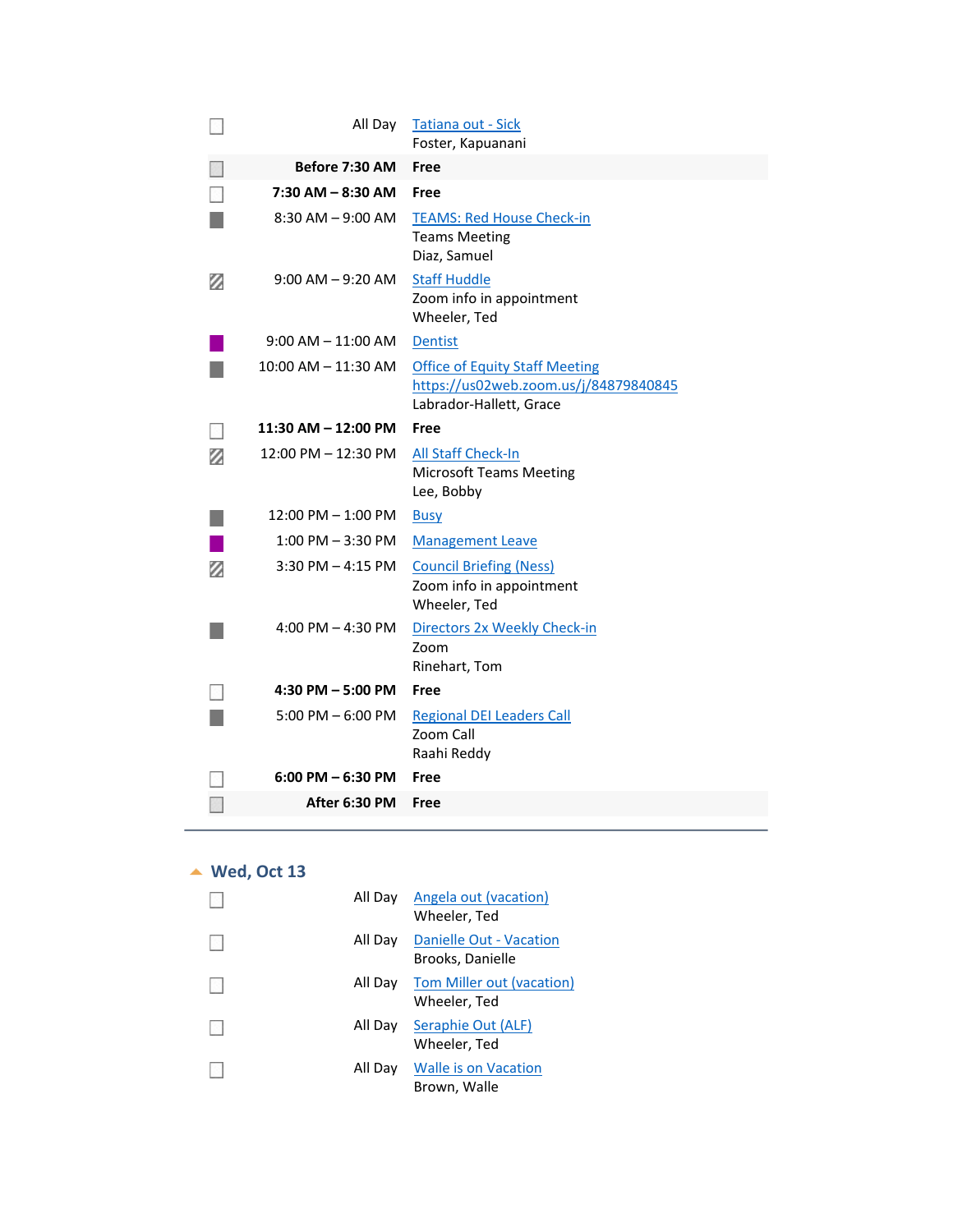| Before 7:30 AM         | Free                                                                                     |
|------------------------|------------------------------------------------------------------------------------------|
| $7:30$ AM $-$ 12:00 PM | Free                                                                                     |
| $12:00$ PM $- 1:00$ PM | <b>Busy</b>                                                                              |
| $1:00$ PM $-1:15$ PM   | Free                                                                                     |
| $1:15$ PM $-1:45$ PM   | Nickole 1:1 w/ Markisha<br>Markisha's Office<br>Webster, Markisha                        |
| $1:45$ PM $-3:00$ PM   | Free                                                                                     |
| $3:00$ PM $-$ 4:30 PM  | <b>Equity Managers' Weekly Meeting</b><br><b>Microsoft Teams Meeting</b><br>Duong, Thuan |
| 4:30 PM $-6:30$ PM     | Free                                                                                     |
| After 6:30 PM          | Free                                                                                     |

## ▲ Thu, Oct 14

<span id="page-7-0"></span>

| All Day                 | Angela out (vacation)<br>Wheeler, Ted                                                     |
|-------------------------|-------------------------------------------------------------------------------------------|
| All Day                 | Tom Miller out (vacation)<br>Wheeler, Ted                                                 |
| All Day                 | Kapua Out - Sick<br>Webster, Markisha                                                     |
| All Day                 | <b>Jeff Sick Day</b><br>Selby, Jeff                                                       |
| $9:00$ AM $-9:30$ AM    | <b>Staff Huddle</b><br>Zoom info in appointment<br>Wheeler, Ted                           |
| $9:30$ AM $-10:00$ AM   | Danielle 1:1 Check-in<br>Markisha's Office<br>Smith, Markisha                             |
| 10:00 AM - 10:30 AM     | <b>BHR &amp; OEHR Check-in</b><br><b>Microsoft Teams Meeting</b><br>Cole, Michelle        |
| $10:00$ AM $- 10:50$ AM | Let's talk Reparations!<br>Mowry, Judith                                                  |
| $11:00$ AM $-12:00$ PM  | <b>Management Leave</b>                                                                   |
| $12:00$ PM $- 1:00$ PM  | <b>Busy</b>                                                                               |
| $1:00$ PM $-1:15$ PM    | <b>CALL: Dr. Webster &amp; Asena</b><br><b>Microsoft Teams Meeting</b><br>Lawrence, Asena |
| $3:30$ PM $-$ 4:00 PM   | Director Markisha/Lex<br>Jakusovszky, Lex                                                 |
| 4:00 PM $-$ 4:30 PM     | Directors 2x Weekly Check-in<br>Zoom<br>Rinehart, Tom                                     |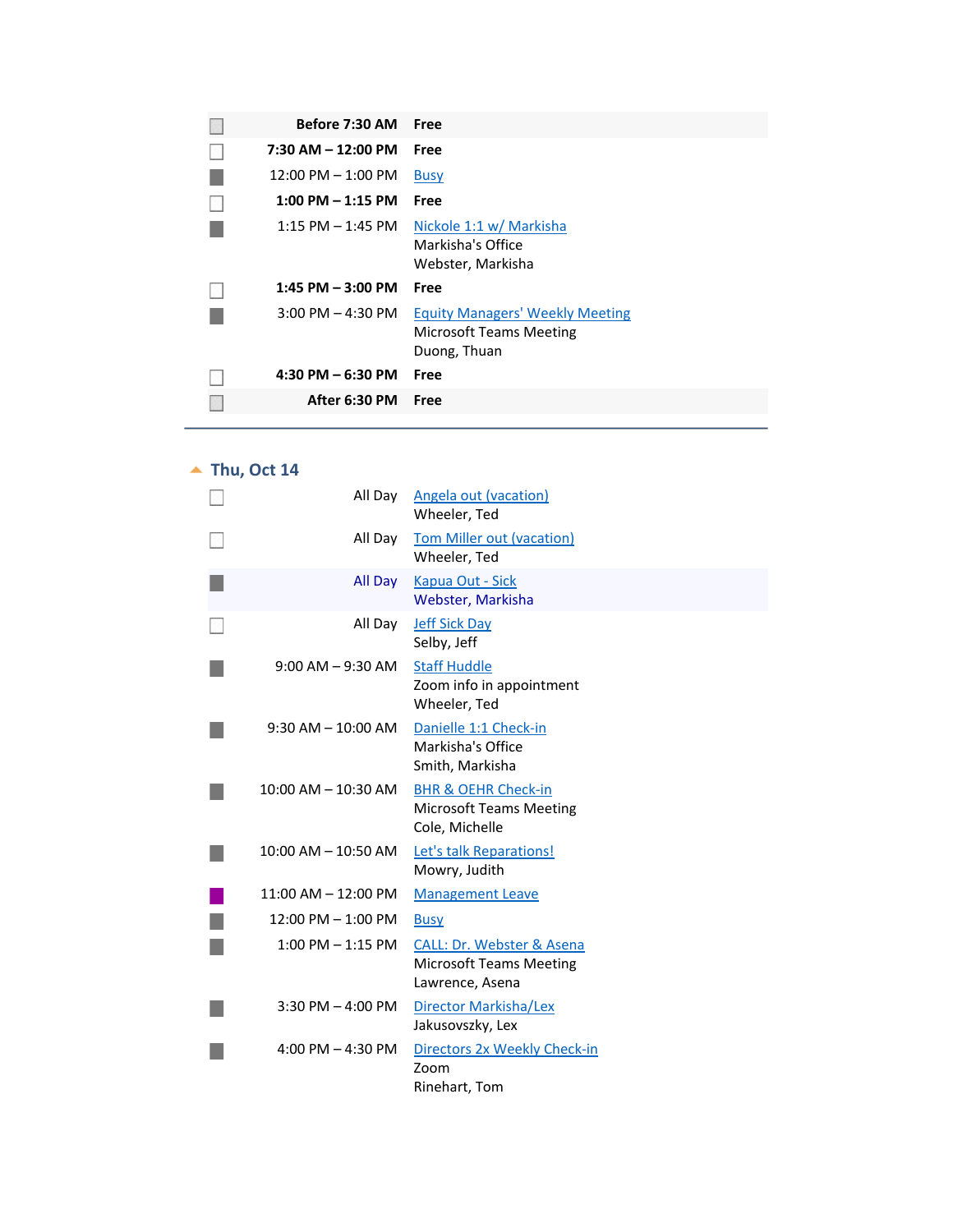#### ▲ Fri, Oct 15

 $\mathcal{L}_{\mathcal{A}}$ 

<span id="page-8-0"></span>

|   |                        | All Day Angela out (vacation)<br>Wheeler, Ted                                                                                                                                |
|---|------------------------|------------------------------------------------------------------------------------------------------------------------------------------------------------------------------|
|   | All Day                | <b>Tom Miller out (vacation)</b><br>Wheeler, Ted                                                                                                                             |
|   | All Day                | vacation day<br>Simeone, Jonathan                                                                                                                                            |
|   | All Day                | <b>Jeff Vacation Day</b><br>Selby, Jeff                                                                                                                                      |
|   | All Day                | Kapua out - Sick 10/15<br>Foster, Kapuanani                                                                                                                                  |
|   | All Day                | <b>Melody Out - Vacation</b><br>Brooks, Melody                                                                                                                               |
|   | All Day                | <b>Rich out (vacation)</b><br>Wheeler, Ted                                                                                                                                   |
|   | All Day                | Sara out (vacation)<br>Wheeler, Ted                                                                                                                                          |
|   | All Day                | <b>Svetha Out Sick</b><br>Ambati, Svetha                                                                                                                                     |
|   | $8:45$ AM $-9:30$ AM   | Meeting: OGR & Office of Equity & Human Rights re:<br><b>Federal Agenda Development</b><br><b>Microsoft Teams Meeting</b><br>Fraley, Brie                                    |
|   | $9:30$ AM $-$ 10:00 AM | Reimagining Public Safety Project + City of Portland<br>Zoom,<br>https://us06web.zoom.us/j/81962880396?pwd=T3FsV3V4<br>WUcxL1c4Y2l3RWU5RmU5dz09<br>joyalise@imagineblack.org |
|   | 10:00 AM - 10:30 AM    | Koffi and Markisha Check-In<br><b>Microsoft Teams Meeting</b><br>Webster, Markisha                                                                                           |
| Ø | 10:00 AM - 11:00 AM    | <b>Multnomah County Black COVID Response Meeting</b><br>charlene.a.mcgee@multco.us                                                                                           |
|   | $12:00$ PM $-1:00$ PM  | Joy                                                                                                                                                                          |
|   | $1:45$ PM $- 2:00$ PM  | <b>MEET: Tribal Relations Summit De-Brief</b><br><b>Microsoft Teams Meeting</b><br>Lawrence, Asena                                                                           |

<span id="page-8-2"></span><span id="page-8-1"></span>**Sat, Oct 16 – Sun, Oct 17**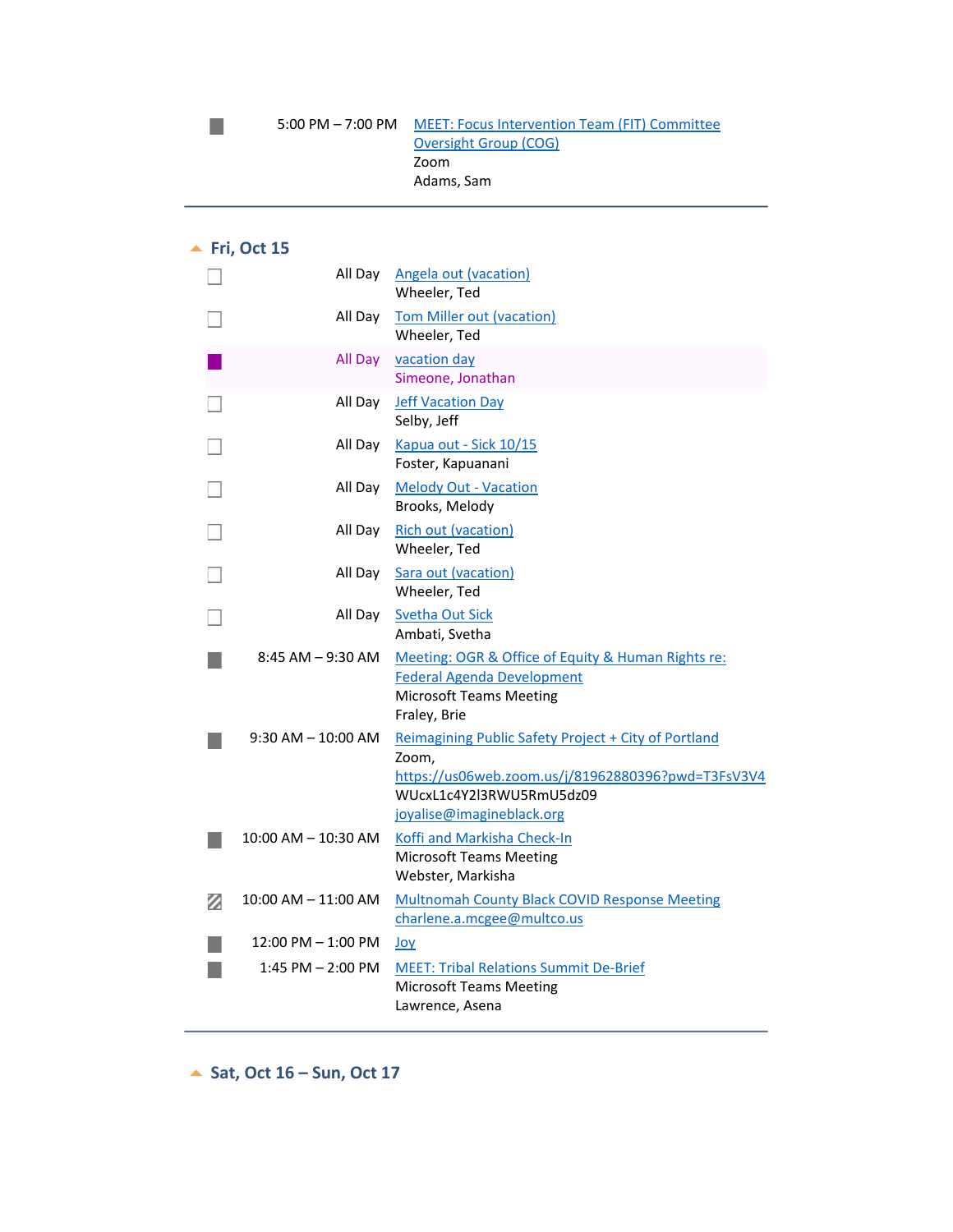|  | All Day Angela out (vacation)<br>Wheeler, Ted     |
|--|---------------------------------------------------|
|  | All Day Tom Miller out (vacation)<br>Wheeler, Ted |

## ▲ Mon, Oct 18

<span id="page-9-0"></span>

|   | All Day                 | <b>Grace Out</b><br>Labrador-Hallett, Grace                                                                         |
|---|-------------------------|---------------------------------------------------------------------------------------------------------------------|
|   | All Day                 | <b>Melody out - Vacation</b><br>Brooks, Melody                                                                      |
|   | All Day                 | Seraphie out (ALF)<br>Wheeler, Ted                                                                                  |
|   | Before 7:30 AM          | Free                                                                                                                |
|   | 7:30 AM - 9:00 AM       | Free                                                                                                                |
|   | $9:00$ AM $-9:30$ AM    | <b>Staff Huddle - Mayor Optional</b><br>zoom info in appointment<br>Lee, Bobby                                      |
|   | $9:30$ AM $- 10:30$ AM  | <b>MEET: Impact on Cultural Institutions in Old Town (Sam</b><br>Adams)<br>Zoom info in appointment<br>Wheeler, Ted |
|   | $10:30$ AM $- 11:30$ AM | Tatiana 1:1 w/ Markisha<br>Markisha's Office<br>Webster, Markisha                                                   |
|   | 11:30 AM - 12:00 PM     | Free                                                                                                                |
|   | 12:00 PM - 1:00 PM      | <b>Busy</b>                                                                                                         |
|   | $1:00$ PM $- 2:30$ PM   | Free                                                                                                                |
| Ø | $2:30$ PM $-3:30$ PM    | <b>CAB Meeting</b><br>Teams<br>Zolan, Ness                                                                          |
|   | $3:30$ PM $- 6:30$ PM   | Free                                                                                                                |
|   | After 6:30 PM           | Free                                                                                                                |

## ▲ Tue, Oct 19

<span id="page-9-1"></span>

| All Day                   | <b>Grace Out</b><br>Labrador-Hallett, Grace                                    |
|---------------------------|--------------------------------------------------------------------------------|
|                           | All Day Walle is on Vacation<br><b>Microsoft Teams Meeting</b><br>Brown, Walle |
| Before 7:30 AM Free       |                                                                                |
| $7:30$ AM $-9:00$ AM Free |                                                                                |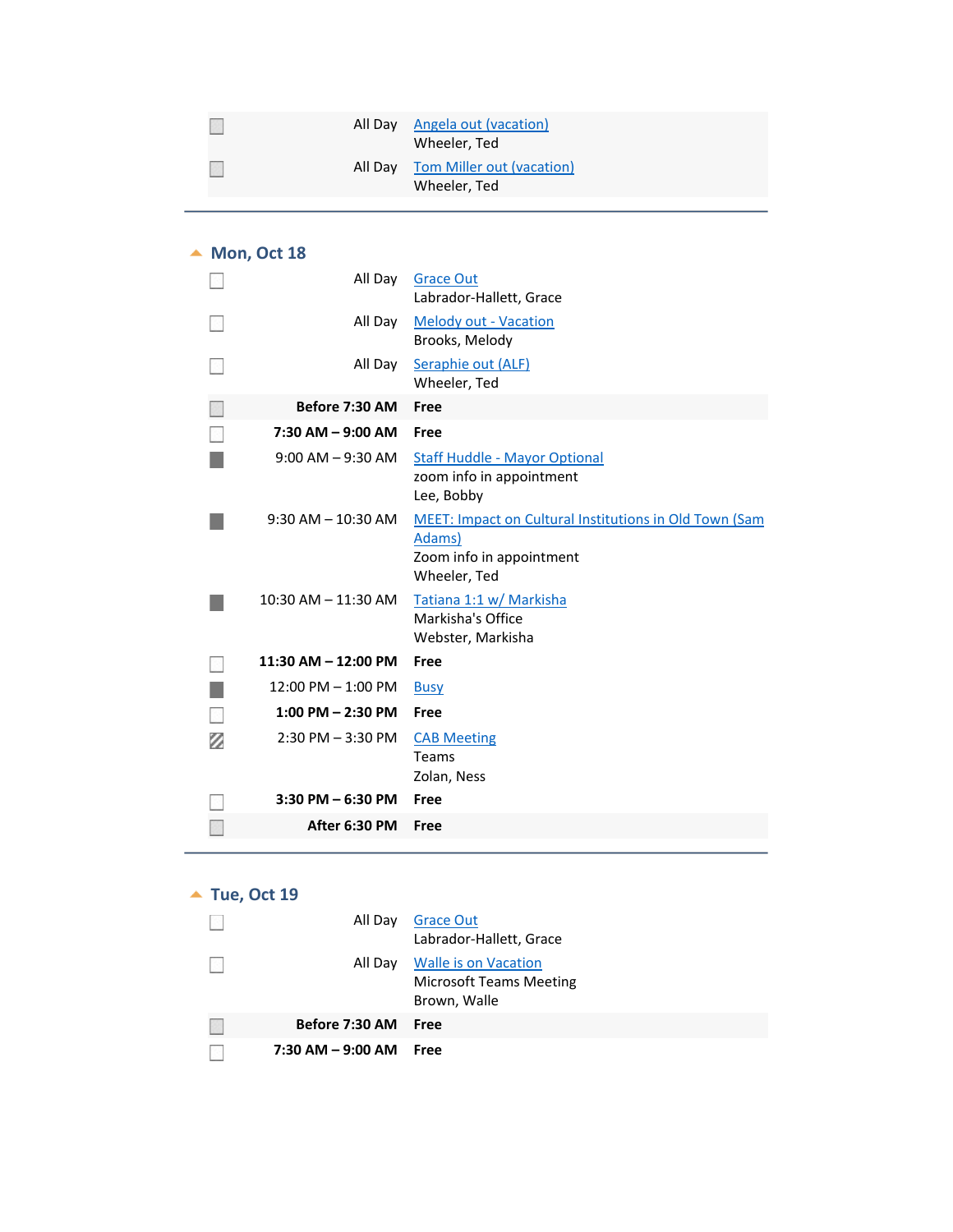|   | $9:00$ AM $-9:30$ AM                | <b>Staff Huddle</b><br>Zoom info in appointment<br>Wheeler, Ted                         |
|---|-------------------------------------|-----------------------------------------------------------------------------------------|
|   | $9:00$ AM $-$ 11:00 AM              | Cyber-attack TTX<br>Microsoft Teams Meeting<br>Nerwal, Rachit                           |
| Ø | $11:00$ AM $- 12:00$ PM             | <b>Prequalification Board Review</b><br>Microsoft Teams Meeting<br>Strickland, Destinee |
|   | $12:00$ PM $- 1:00$ PM              | <b>Busy</b>                                                                             |
|   | $1:00$ PM $-1:30$ PM                | Free                                                                                    |
|   | $1:30$ PM $- 2:00$ PM               | MEET: Dr. Webster, Dr. Dessou & Asena<br>Microsoft Teams Meeting<br>Lawrence, Asena     |
|   | $2:00 \text{ PM} - 4:00 \text{ PM}$ | Free                                                                                    |
|   | 4:00 PM $-$ 4:30 PM                 | Directors 2x Weekly Check-in<br>Zoom<br>Rinehart, Tom                                   |
|   | $4:30$ PM $-6:30$ PM                | Free                                                                                    |
|   | After 6:30 PM                       | Free                                                                                    |
|   |                                     |                                                                                         |

# **Wed, Oct 20**

<span id="page-10-0"></span>

| All Dav                | Danielle Brooks Out - Sick<br>Brooks, Danielle                  |
|------------------------|-----------------------------------------------------------------|
| All Day                | Dr. Webster out (vacation)<br>Wheeler, Ted                      |
| All Day                | Dr. Webster Vacation<br>Webster, Markisha                       |
| All Day                | <b>Grace Out</b><br>Labrador-Hallett, Grace                     |
| All Day                | Vacation<br>Claudio, Claudia                                    |
| Before 7:30 AM         | Free                                                            |
|                        |                                                                 |
| 7:30 AM - 8:30 AM      | Free                                                            |
| $8:30$ AM $-9:00$ AM   | <b>Staff Huddle</b><br>Zoom info in appointment<br>Wheeler, Ted |
| $9:00$ AM $- 12:00$ PM | Free                                                            |
| $12:00$ PM $- 1:00$ PM | <b>Busy</b>                                                     |
| $12:00$ PM $- 1:30$ PM | 33rd annual OAME Luncheon<br>Zoom                               |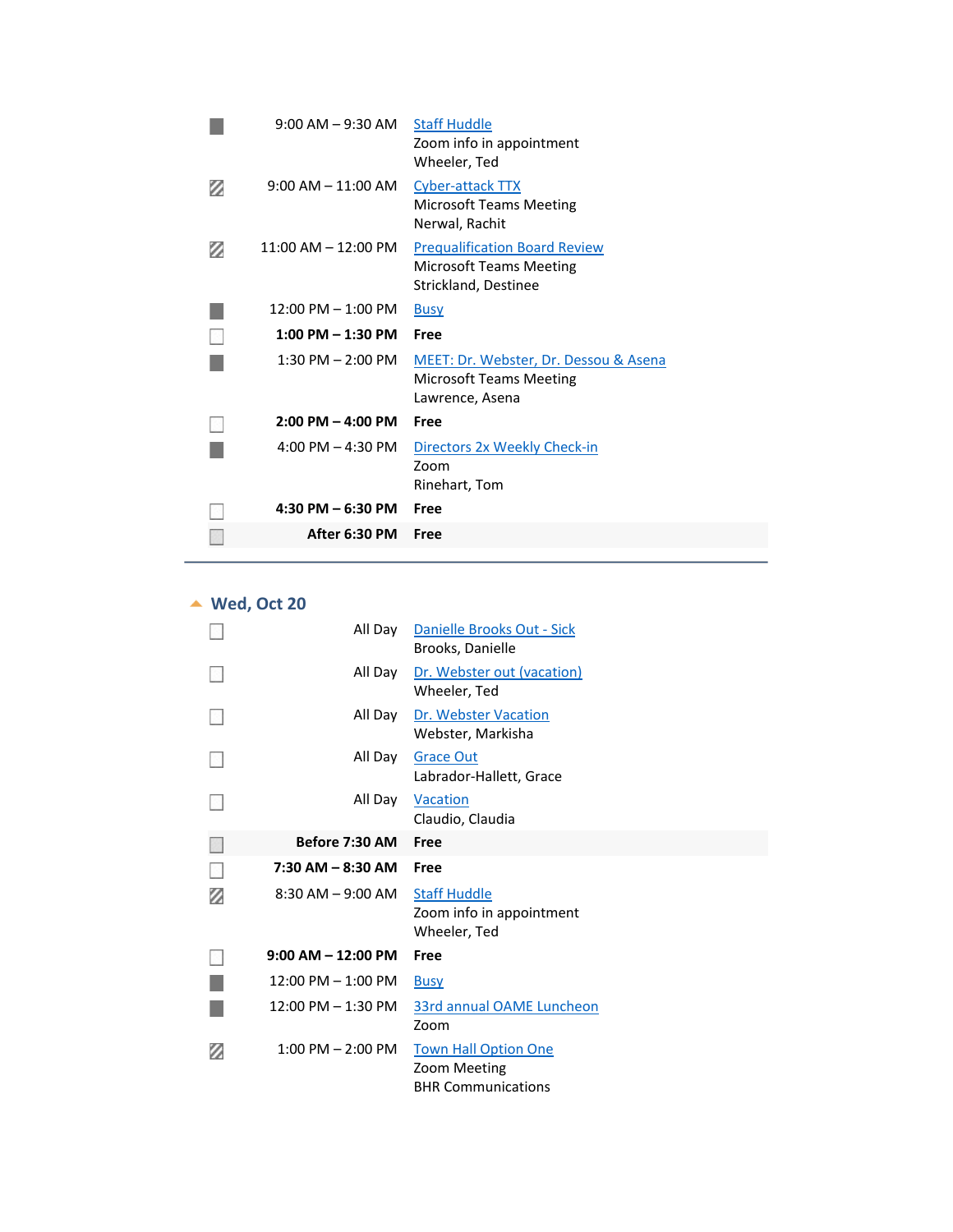| $2:00 \text{ PM} - 3:00 \text{ PM}$ Free |                                                                                                |
|------------------------------------------|------------------------------------------------------------------------------------------------|
|                                          | 3:00 PM - 4:30 PM Monthly joint Equity Managers/OEHR meeting<br><b>Microsoft Teams Meeting</b> |
|                                          | Duong, Thuan                                                                                   |
| $4:30$ PM $-6:30$ PM                     | <b>Free</b>                                                                                    |
| After 6:30 PM Free                       |                                                                                                |
|                                          |                                                                                                |

#### ▲ Thu, Oct 21

<span id="page-11-0"></span>

|   | All Day                | Danielle Brooks Out - Sick<br>Brooks, Danielle                                                                      |
|---|------------------------|---------------------------------------------------------------------------------------------------------------------|
|   | All Day                | Dr. Webster out (vacation)<br>Wheeler, Ted                                                                          |
|   | All Day                | Dr. Webster Vacation<br>Webster, Markisha                                                                           |
|   | All Day                | <b>Grace Out</b><br>Labrador-Hallett, Grace                                                                         |
|   | All Day                | Vacation<br>Claudio, Claudia                                                                                        |
| Ø | All Day                | <b>Jeff Out</b><br>Selby, Jeff                                                                                      |
|   | All Day                | Melody out - vacation<br>Brooks, Melody                                                                             |
| Ø | $8:30$ AM $-8:50$ AM   | <b>Staff Huddle</b><br>Zoom info in appointment<br>Wheeler, Ted                                                     |
|   | $12:00$ PM $- 1:00$ PM | <b>Busy</b>                                                                                                         |
| Ø | $2:00$ PM $- 2:30$ PM  | <b>MTeam Meeting</b><br>Teams<br>Blair, Aja                                                                         |
|   | 4:00 PM $-$ 4:30 PM    | Canceled: Directors 2x Weekly Check-in<br>10/21 Cancelled<br>Rinehart, Tom                                          |
| Ø | 4:30 PM $-6:30$ PM     | HH: Mayor's Office Monthly Happy Hour (Optional)<br>RonToms - 600 E Burnside St, Portland, OR 97214<br>Wheeler, Ted |
|   | $5:00$ PM $- 7:00$ PM  | <b>MEET: Focus Intervention Team (FIT) Committee</b><br><b>Oversight Group (COG)</b><br>Zoom<br>Adams, Sam          |

**Fri, Oct 22**

 $\mathcal{L}_{\mathcal{L}}$ 

<span id="page-11-1"></span>All Day Dr. Webster out (vacation) Wheeler, Ted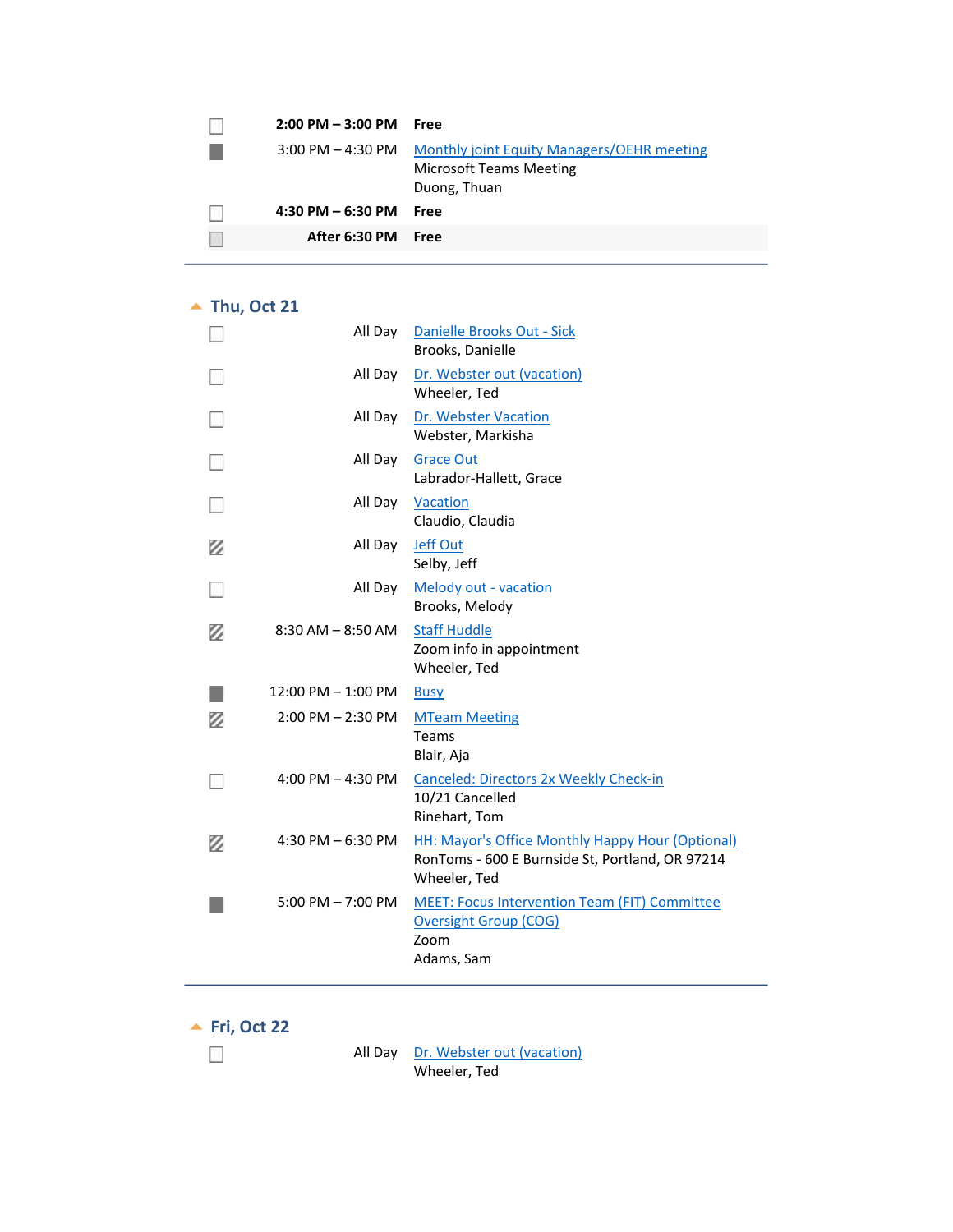|   | All Day                 | Dr. Webster Vacation<br>Webster, Markisha                                    |
|---|-------------------------|------------------------------------------------------------------------------|
|   | All Day                 | <b>Grace Out</b><br>Labrador-Hallett, Grace                                  |
|   | All Day                 | Vacation<br>Claudio, Claudia                                                 |
|   | All Day                 | <b>Mayor out</b><br>Wheeler, Ted                                             |
|   | All Day                 | <b>Ness out (vacation)</b><br>Wheeler, Ted                                   |
|   | Before 7:30 AM          | Free                                                                         |
|   | $7:30$ AM $-9:00$ AM    | Free                                                                         |
|   | $9:00$ AM $-9:30$ AM    | <b>Canceled: Staff Huddle</b><br>Wheeler, Ted                                |
| Ø | $9:30$ AM $- 10:00$ AM  | <b>Staff Huddle</b><br><b>Microsoft Teams Meeting</b><br>Lee, Bobby          |
|   | $10:00$ AM $- 12:00$ PM | Free                                                                         |
|   |                         |                                                                              |
|   | $12:00$ PM $-1:00$ PM   | <b>Busy</b>                                                                  |
| Ø | $1:00$ PM $-5:00$ PM    | <b>PPA Mediation AND TEAMS LINK</b><br>City Hall - Rose Room<br>Brown, Heidi |
|   | $5:00$ PM $-6:30$ PM    | Free                                                                         |

#### ▲ **Sat, Oct 23 – Sun, Oct 24**

<span id="page-12-1"></span><span id="page-12-0"></span>

|         | All Day Dr. Webster out (vacation)<br>Wheeler, Ted |
|---------|----------------------------------------------------|
|         | All Day Dr. Webster Vacation<br>Webster, Markisha  |
| All Day | <b>Vacation</b><br>Claudio, Claudia                |

#### ▲ Mon, Oct 25

<span id="page-12-2"></span>

|         | All Day Dr. Webster out (vacation)<br>Wheeler, Ted |
|---------|----------------------------------------------------|
|         | All Day Dr. Webster Vacation<br>Webster, Markisha  |
| All Day | Vacation<br>Claudio, Claudia                       |
| All Dav | Asena out - vacation<br>Lawrence, Asena            |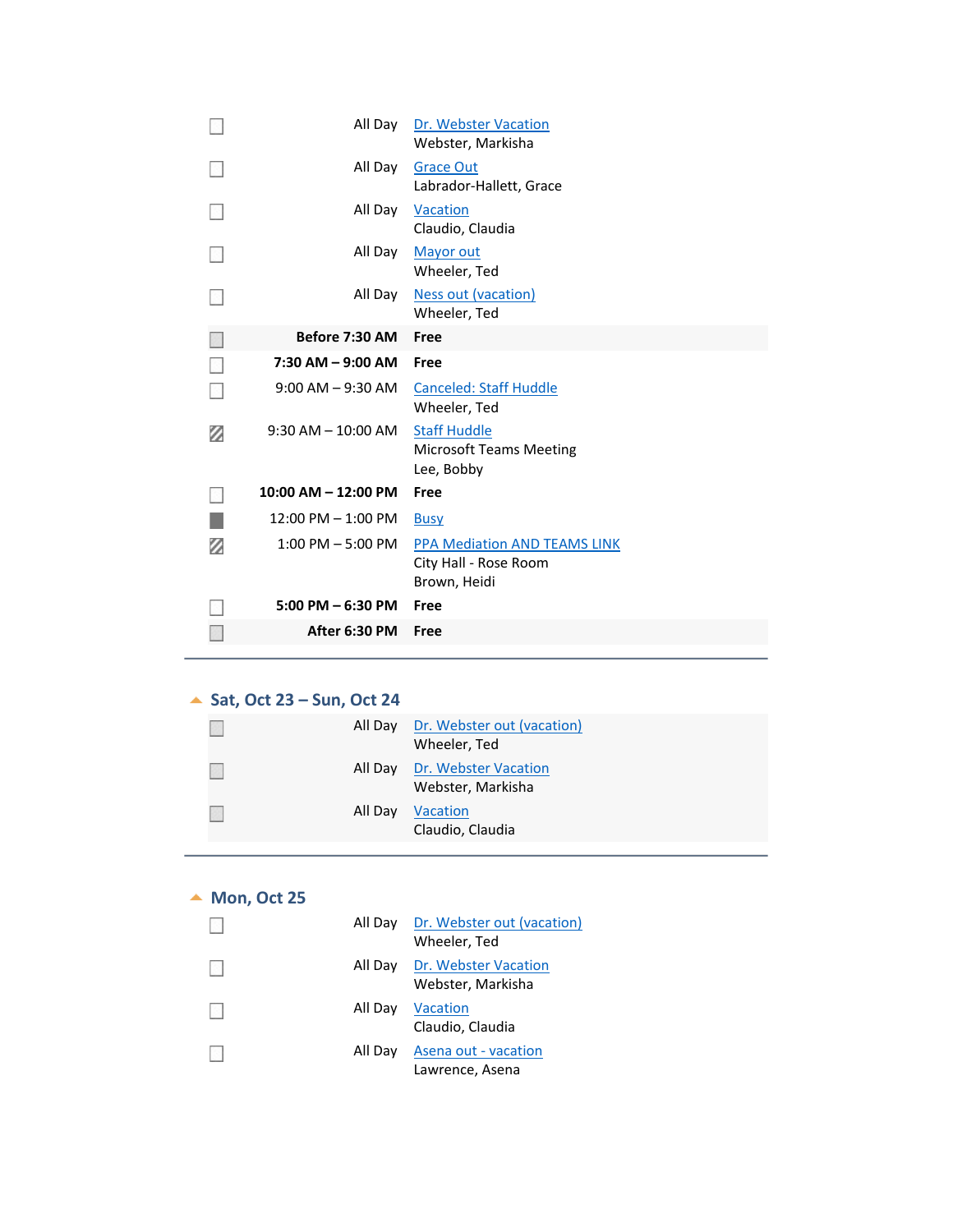|   | All Day                | Jeff is out getting a root canal today<br>Selby, Jeff                                            |
|---|------------------------|--------------------------------------------------------------------------------------------------|
|   | All Day                | Nike out (sick)<br>Wheeler, Ted                                                                  |
|   | Before 7:30 AM         | Free                                                                                             |
|   | $7:30$ AM $-9:00$ AM   | Free                                                                                             |
|   | $9:00$ AM $-9:30$ AM   | Koffi and Markisha<br>Webster, Markisha                                                          |
| Ø | $9:00$ AM $-9:30$ AM   | <b>Staff Huddle</b><br>Zoom info in appointment<br>Wheeler, Ted                                  |
| Ø | $9:30$ AM $- 10:00$ AM | <b>Discuss ADA Compliance Working IAC</b><br><b>Microsoft Teams Meeting</b><br>Fercak, Alexandra |
|   | $9:30$ AM $- 10:30$ AM | 1:1 Markisha and Kapua<br><b>TBD</b><br>Smith, Markisha                                          |
|   | 10:30 AM - 12:00 PM    | Free                                                                                             |
|   | $12:00$ PM $- 1:00$ PM | <b>Busy</b>                                                                                      |
| Ø | 12:30 PM - 1:30 PM     | <b>Town Hall Option Three</b><br>Zoom Meeting<br><b>BHR Communications</b>                       |
|   | 1:30 PM $-$ 2:30 PM    | Free                                                                                             |
| Ø | $2:30$ PM $-3:30$ PM   | <b>CAB Meeting</b><br>Teams<br>Zolan, Ness                                                       |
|   | $3:30$ PM $-6:30$ PM   | Free                                                                                             |
|   | After 6:30 PM          | Free                                                                                             |

# ▲ Tue, Oct 26

<span id="page-13-0"></span>

| All Day                 | Jeff out sick                                                                                             |
|-------------------------|-----------------------------------------------------------------------------------------------------------|
|                         | Selby, Jeff                                                                                               |
| Before 7:30 AM          | Free                                                                                                      |
| 7:30 AM - 9:00 AM       | Free                                                                                                      |
| $9:00$ AM $-9:30$ AM    | <b>PREP: CAAN Work Session</b><br>Zoom info in appointment<br>Wheeler, Ted                                |
| $9:30$ AM $-11:30$ AM   | <b>WORK SESSION: City African American Network</b><br>Zoom info in appointment<br>Wheeler, Ted            |
| $10:00$ AM $- 11:30$ AM | <b>Office of Equity Staff Meeting</b><br>https://us02web.zoom.us/j/84879840845<br>Labrador-Hallett, Grace |
| 11:30 AM - 12:00 PM     | Free                                                                                                      |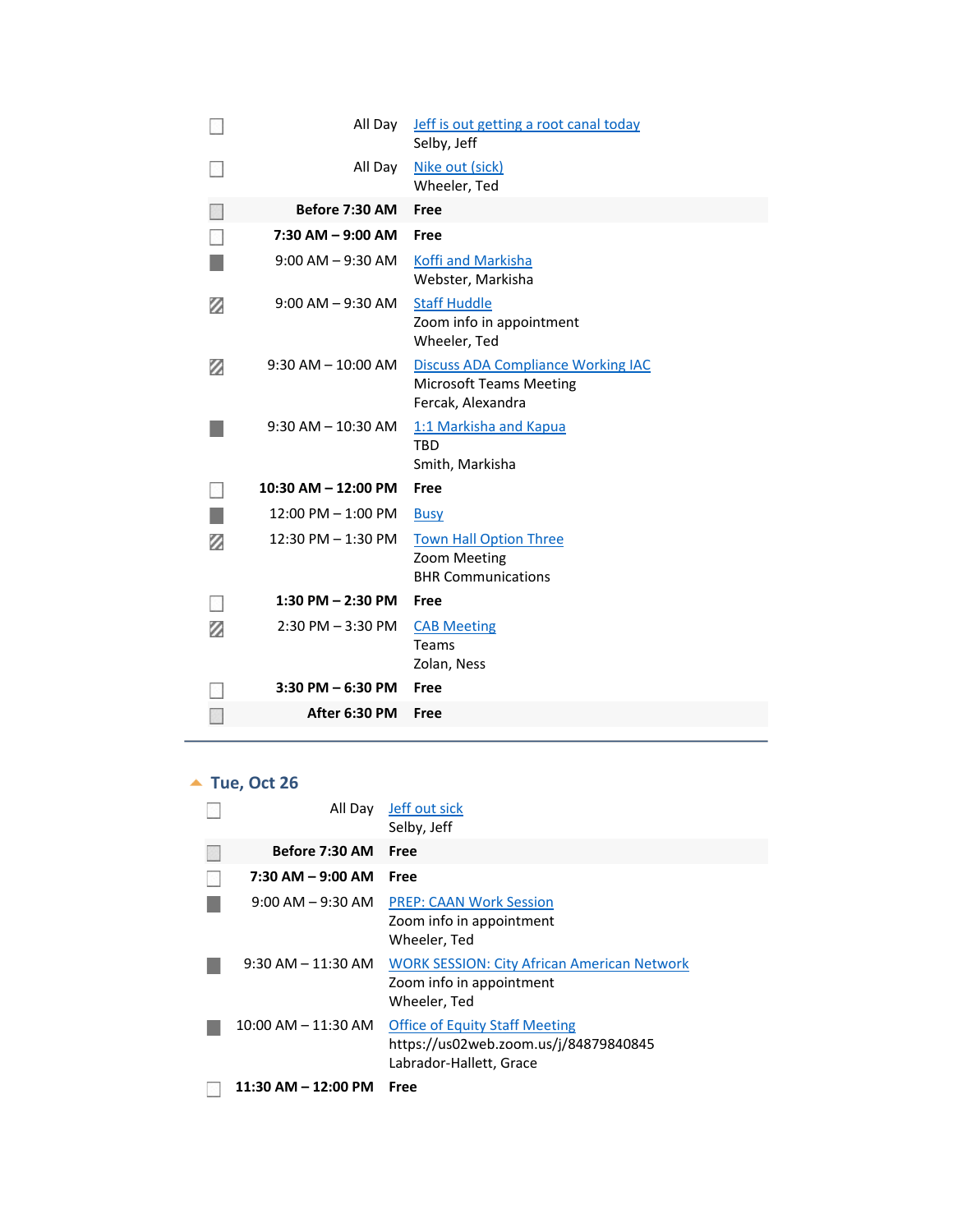| After 6:30 PM                       | Free                                                                                                         |
|-------------------------------------|--------------------------------------------------------------------------------------------------------------|
| $5:00$ PM $-6:30$ PM                | Free                                                                                                         |
|                                     | <b>Items</b><br>https://us06web.zoom.us/j/82012014567?pwd=ejM5OE1U<br>eWR1RnUzTVJIMHgrQjhTQT09<br>Adams, Sam |
| $4:00 \text{ PM} - 5:00 \text{ PM}$ | URGENT: Mayor's Proposed BuMP "Punch List" Research                                                          |
| $3:30$ PM $-$ 4:00 PM               | Free                                                                                                         |
| $2:30$ PM $-3:00$ PM                | <b>Council Briefing (Ness)</b><br>Zoom info in appointment<br>Wheeler, Ted                                   |
| $2:00$ PM $-3:30$ PM                | <b>Equity Practitioner's meeting</b><br>Mowry, Judith                                                        |
| $1:00$ PM $- 2:00$ PM               | <b>Free</b>                                                                                                  |
| $12:00$ PM $-1:00$ PM               | <b>Busy</b>                                                                                                  |

## **Wed, Oct 27**

<span id="page-14-0"></span>

| All Day                 | Aja Out (vacation)<br>Wheeler, Ted                                                                                                         |
|-------------------------|--------------------------------------------------------------------------------------------------------------------------------------------|
| All Day                 | <b>Asena Out</b><br>Lawrence, Asena                                                                                                        |
| All Day                 | Kapua Out - Dentist<br>Foster, Kapuanani                                                                                                   |
| Before 7:30 AM          | Free                                                                                                                                       |
| $7:30$ AM $-9:00$ AM    | <b>Hold for Equity Manager Interviews 1</b><br>Zoom<br>Rinehart, Tom                                                                       |
| $9:00$ AM $-$ 10:00 AM  | Free                                                                                                                                       |
| $10:00$ AM $- 10:30$ AM | Follow-Up Contract for Citywide Native Nations and<br><b>People Training</b><br><b>Microsoft Teams Meeting</b><br>Sanchez-Marquez, Yolanda |
| $10:30$ AM $- 11:00$ AM | Free                                                                                                                                       |
| $11:00$ AM $-12:00$ PM  | <b>Equity Manager Interviews 2</b><br>Zoom<br>Rinehart, Tom                                                                                |
| $12:00$ PM $- 1:00$ PM  | <b>Busy</b>                                                                                                                                |
| $1:00$ PM $- 2:00$ PM   | <b>TEAMS: Audit Report on ADA in Emergency</b><br><b>Management</b><br>Teams Invite in Calendar<br>Diaz, Samuel                            |
| $2:00$ PM $-$ 4:00 PM   | <b>MEET: Fall BMP Planning</b><br>Zoom info in appointment<br>Wheeler, Ted                                                                 |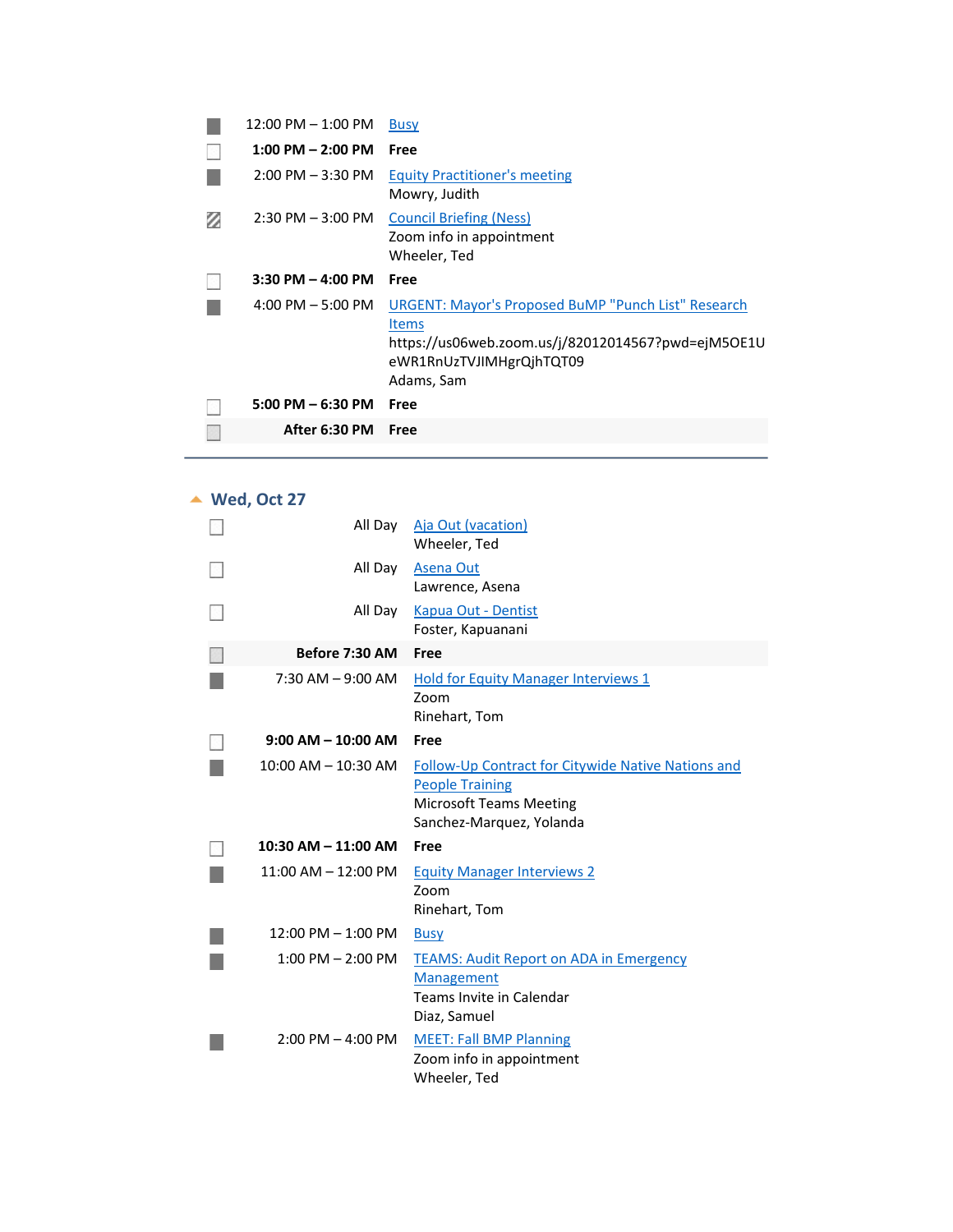| $3:00$ PM $-$ 4:30 PM | <b>Equity Managers' Weekly Meeting</b><br><b>Microsoft Teams Meeting</b><br>Duong, Thuan |
|-----------------------|------------------------------------------------------------------------------------------|
| $4:00$ PM $-5:00$ PM  | <b>Equity Manager Interviews 3</b><br>Zoom<br>Rinehart, Tom                              |
| $5:00$ PM $-6:30$ PM  | Free                                                                                     |
| After 6:30 PM         | Free                                                                                     |

▲ Thu, Oct 28

<span id="page-15-0"></span>

|   | All Day                 | Aja Out (vacation)<br>Wheeler, Ted                                                 |
|---|-------------------------|------------------------------------------------------------------------------------|
|   | All Day                 | <b>Eye Surgery</b><br>Simeone, Jonathan                                            |
|   | All Day                 | <b>Sam Diaz out at noon (vacation)</b><br>Wheeler, Ted                             |
|   | Before 7:30 AM          | Free                                                                               |
|   | $7:30$ AM $-$ 9:00 AM   | Free                                                                               |
| Ø | $9:00$ AM $-$ 10:00 AM  | <b>MEET: Fall BMP</b><br>In person, or Microsoft Teams Meeting<br>Morrissey, Sara  |
|   | $9:30$ AM $-$ 10:00 AM  | Koffi and Markisha check in<br><b>Microsoft Teams Meeting</b><br>Dessou, Koffi     |
|   | $10:00$ AM $- 10:30$ AM | <b>BHR &amp; OEHR Check-in</b><br><b>Microsoft Teams Meeting</b><br>Cole, Michelle |
|   | 10:30 AM - 11:00 AM     | Free                                                                               |
|   | 11:00 AM - 12:00 PM     | Judith 1:1 Check-in<br>Markisha's office<br>Smith, Markisha                        |
|   | 12:00 PM - 1:00 PM      | <b>Busy</b>                                                                        |
|   | $1:00$ PM $- 2:00$ PM   | Free                                                                               |
|   | $2:00$ PM $-3:00$ PM    | <b>Equity Manager Interviews Discussion</b><br>Zoom<br>Rinehart, Tom               |
|   | 3:00 PM - 3:10 PM       | Free                                                                               |
|   | $3:10$ PM $-3:40$ PM    | Check in<br><b>Microsoft Teams Meeting</b><br>Bradford, Arielle                    |
|   | $3:40$ PM $-$ 4:00 PM   | Free                                                                               |
|   | $4:00$ PM $- 4:30$ PM   | Directors 2x Weekly Check-in<br>Zoom<br>Rinehart, Tom                              |
|   | $4:30$ PM $-5:00$ PM    | Free                                                                               |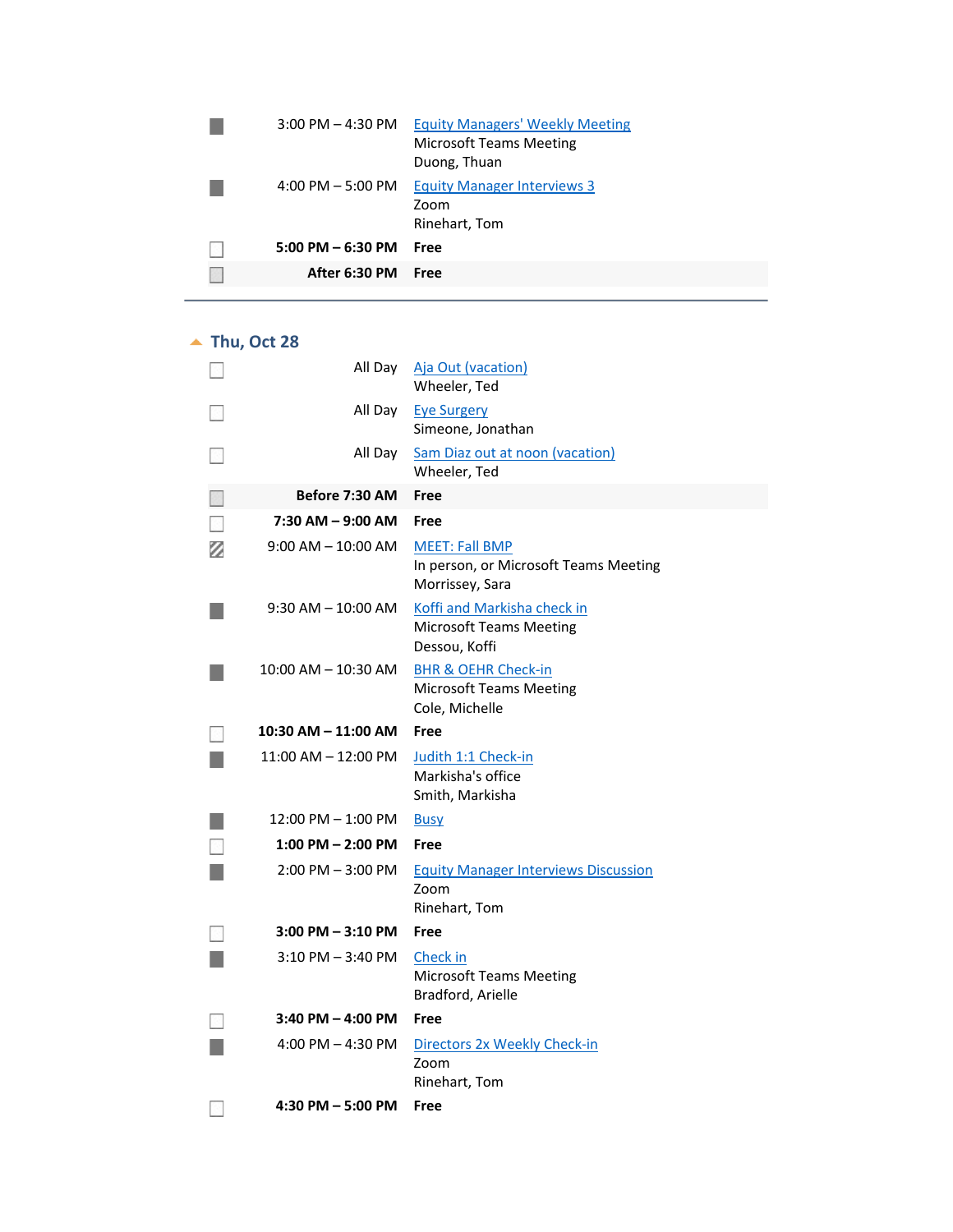#### 5:00 PM – 7:00 PM MEET: Focus Intervention Team (FIT) Committee Oversight Group (COG) Zoom Adams, Sam

| After 7:00 PM Free |  |
|--------------------|--|
|                    |  |

#### ▲ Fri, Oct 29

 $\mathcal{L}_{\mathcal{A}}$ 

<span id="page-16-0"></span>

|   | All Day                 | Aja Out (vacation)<br>Wheeler, Ted                                                              |
|---|-------------------------|-------------------------------------------------------------------------------------------------|
|   | All Day                 | Aja out (vacation)<br>Wheeler, Ted                                                              |
|   | All Day                 | <b>Sam Diaz out (vacation)</b><br>Wheeler, Ted                                                  |
|   | All Day                 | Koffi's Sick day out<br>n/a<br>Dessou, Koffi                                                    |
|   | All Day                 | <b>Recovering from Eye Surgery</b><br>Simeone, Jonathan                                         |
|   | Before 7:30 AM          | Free                                                                                            |
|   | $7:30$ AM $-9:00$ AM    | Free                                                                                            |
|   |                         |                                                                                                 |
| Ø | $9:00$ AM $-5:00$ PM    | COP/PPA Mediation (ME-011-21)<br>https://us02web.zoom.us/j/89326179363<br>GILLMAN Janet F * ERB |
|   | 10:00 AM - 11:00 AM     | Michele and Markisha Check-In<br>https://us02web.zoom.us/j/8990293850<br>Webster, Markisha      |
| Ø | $10:30$ AM $-$ 10:45 AM | <b>Staff Huddle</b><br>Zoom info in appointment<br>Wheeler, Ted                                 |
|   | $12:00$ PM $- 1:00$ PM  | <b>Busy</b>                                                                                     |
|   | $5:00$ PM $-6:30$ PM    | Free                                                                                            |
|   | After 6:30 PM           | Free                                                                                            |

#### **Sat, Oct 30 – Sun, Oct 31**

<span id="page-16-2"></span><span id="page-16-1"></span>

| All Day Aja Out (vacation) | Wheeler, Ted                            |
|----------------------------|-----------------------------------------|
| All Day                    | Aja out (vacation)<br>Wheeler, Ted      |
| All Day                    | Sam Diaz out (vacation)<br>Wheeler, Ted |

**November 2021**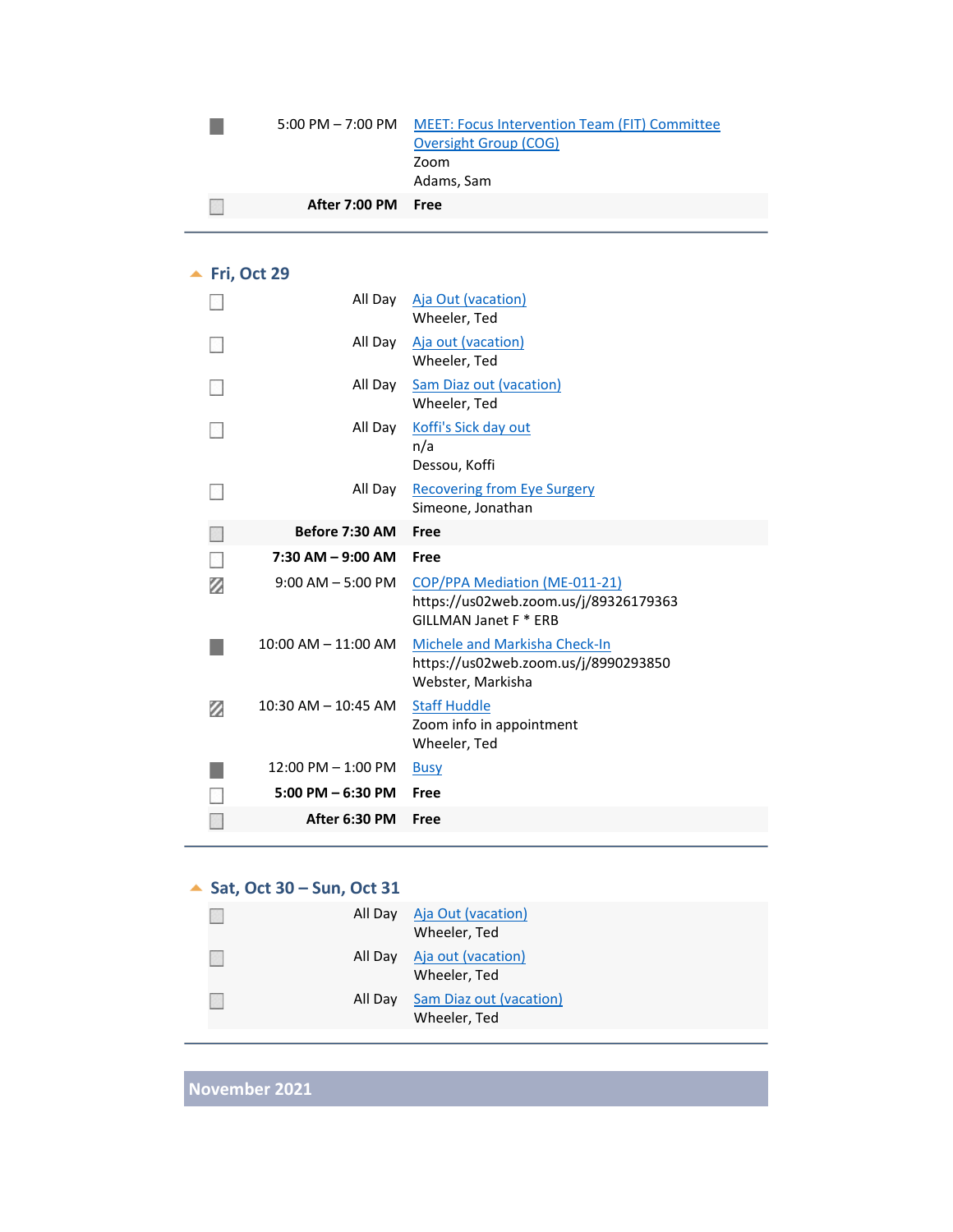#### $\blacktriangle$  Mon, Nov 1

<span id="page-17-0"></span>

|   | All Day                | Aja Out (vacation)<br>Wheeler, Ted                                               |
|---|------------------------|----------------------------------------------------------------------------------|
|   | All Day                | Aja out (vacation)<br>Wheeler, Ted                                               |
|   | All Day                | <b>Sam Diaz out (vacation)</b><br>Wheeler, Ted                                   |
|   | All Day                | Vacation<br>Mowry, Judith                                                        |
|   | All Day                | Theo Out - Dependent Sick<br>Webster, Markisha                                   |
|   | All Day                | Svetha - Vacation<br>Ambati, Svetha                                              |
|   | All Day                | vacation<br>Mowry, Judith                                                        |
|   | $9:00$ AM $-9:30$ AM   | <b>Staff Huddle</b><br>Wheeler, Ted                                              |
| Ø | $9:00$ AM $-9:30$ AM   | <b>Staff Huddle</b><br>Morrissey, Sara                                           |
|   | $9:30$ AM $- 10:30$ AM | 1:1 Markisha and Kapua<br><b>Microsoft Teams Meeting</b><br>Webster, Markisha    |
|   | $11:00$ AM $-11:15$ AM | 1:1 Markisha and Danielle<br><b>Microsoft Teams Meeting</b><br>Webster, Markisha |
|   | 11:45 AM - 12:00 PM    | 1:1 Markisha and Walle<br><b>Microsoft Teams Meeting</b><br>Webster, Markisha    |
|   | 12:00 PM - 12:40 PM    | <b>Black space</b><br>Mowry, Judith                                              |
|   | 12:00 PM – 12:45 PM    | <b>Black Space</b>                                                               |
|   | 12:00 PM - 1:00 PM     | <b>Busy</b>                                                                      |
| Ø | $2:30$ PM $-3:30$ PM   | <b>CAB Meeting</b><br><b>Teams</b><br>Zolan, Ness                                |

## $\blacktriangle$  Tue, Nov 2

<span id="page-17-1"></span>

|                           | All Day Melody - Sick<br>Brooks, Melody |
|---------------------------|-----------------------------------------|
| Before 7:30 AM Free       |                                         |
| $7:30$ AM $-9:00$ AM Free |                                         |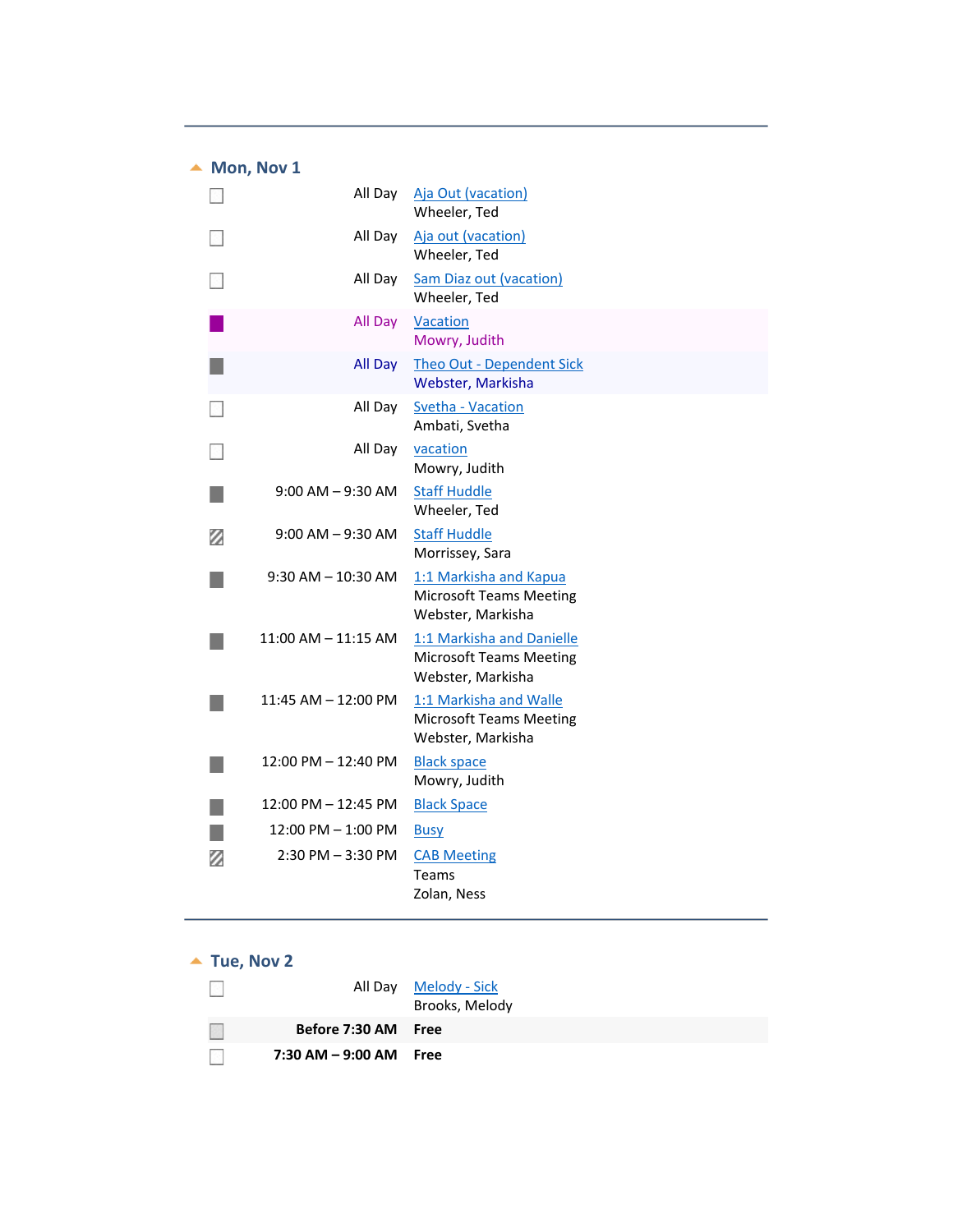|   | $9:00$ AM $-9:30$ AM    | <b>Staff Huddle</b><br>Zoom info in appointment<br>Wheeler, Ted                                |
|---|-------------------------|------------------------------------------------------------------------------------------------|
|   | $9:30$ AM $- 10:00$ AM  | Free                                                                                           |
|   | $10:00$ AM $- 10:50$ AM | 1:1 Markisha and Judith<br>Mowry, Judith                                                       |
|   | 10:50 AM - 11:00 AM     | Free                                                                                           |
| z | 11:00 AM - 12:00 PM     | <b>Prequalification Board Review</b><br><b>Microsoft Teams Meeting</b><br>Strickland, Destinee |
|   | 12:00 PM - 1:00 PM      | <b>Busy</b>                                                                                    |
|   | $1:00$ PM $-1:15$ PM    | 1:1 Markisha and Nickole<br><b>Microsoft Teams Meeting</b><br>Webster, Markisha                |
|   | 1:15 PM - 1:30 PM       | Free                                                                                           |
|   | $1:30$ PM $-1:45$ PM    | 1:1 Markisha and Claudia<br><b>Microsoft Teams Meeting</b><br>Webster, Markisha                |
|   | $1:45$ PM $-3:30$ PM    | Free                                                                                           |
|   | $3:30$ PM $-$ 4:00 PM   | LPD check-in<br><b>Microsoft Teams Meeting</b><br>Elejalde, Tatiana                            |
| z | $3:45$ PM $-4:30$ PM    | <b>Council Briefing (Ness)</b><br>Zoom<br>Wheeler, Ted                                         |
| Ø | $3:45$ PM $-4:30$ PM    | <b>Council Briefing (Ness)</b><br>Zoom<br>Wheeler, Ted                                         |
|   | 4:30 PM - 6:30 PM       | Free                                                                                           |
|   | After 6:30 PM           | Free                                                                                           |
|   |                         |                                                                                                |

#### ▲ Wed, Nov 3

<span id="page-18-0"></span>

| Before 7:30 AM Free     |                                                                                           |
|-------------------------|-------------------------------------------------------------------------------------------|
| 7:30 AM - 9:00 AM       | Free                                                                                      |
| $9:00$ AM $-9:30$ AM    | Staff Huddle - No Mayor<br>Microsoft Teams Meeting<br>Blair, Aja                          |
| $9:30$ AM $-9:45$ AM    | 1:1 Markisha and Joseph<br>Microsoft Teams Meeting<br>Webster, Markisha                   |
| $9:45$ AM $-$ 10:00 AM  | Free                                                                                      |
| $10:00$ AM $- 10:30$ AM | 1:1 Transition Dr. Webster and Dr. Dessou<br>Microsoft Teams Meeting<br>Webster, Markisha |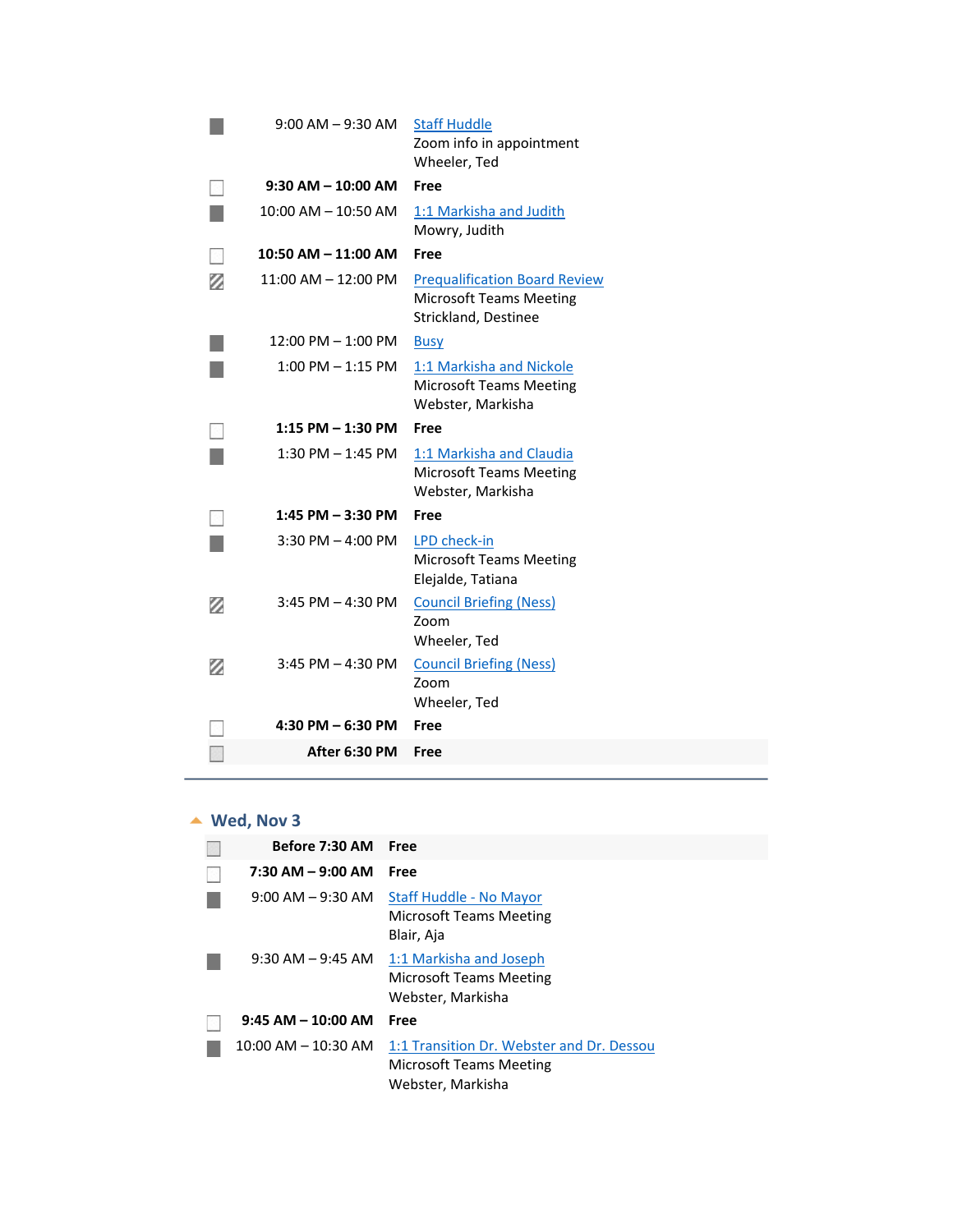| 10:30 AM - 12:00 PM    | Free                                                                                                                                                                         |
|------------------------|------------------------------------------------------------------------------------------------------------------------------------------------------------------------------|
| 12:00 PM - 12:30 PM    | <b>Community Safety Plan Discussion</b><br>Microsoft Teams Meeting<br>Takara, Nate                                                                                           |
| $12:00$ PM $- 1:00$ PM | <b>Busy</b>                                                                                                                                                                  |
| 12:30 PM - 2:00 PM     | <b>PRESS CONFERENCE: Fall BMP Investments in Public Safety</b><br>https://us02web.zoom.us/j/81038572624?pwd=RUprbWx1<br>NVRhUHFMT2FFMEVwVXU4dz09&from=addon<br>Chatman, Rich |
| $2:00$ PM $-3:00$ PM   | Free                                                                                                                                                                         |
| $3:00$ PM $-$ 4:30 PM  | <b>Equity Manager/BHR Monthly Meeting</b><br>Microsoft Teams Meeting<br>Duong, Thuan                                                                                         |
| $4:30$ PM $-6:30$ PM   | Free                                                                                                                                                                         |
| After 6:30 PM          | Free                                                                                                                                                                         |
|                        |                                                                                                                                                                              |

## $\blacktriangle$  Thu, Nov 4

<span id="page-19-0"></span>

| All Day                 | <b>Jeff Vacation</b><br>Selby, Jeff                                                                                                   |
|-------------------------|---------------------------------------------------------------------------------------------------------------------------------------|
| Before 7:30 AM          | Free                                                                                                                                  |
| 7:30 AM - 10:00 AM      | Free                                                                                                                                  |
| $10:00$ AM $-$ 10:30 AM | <b>BHR &amp; Equity</b><br><b>Microsoft Teams Meeting</b><br>Cole, Michelle                                                           |
| $10:30$ AM $- 11:00$ AM | Free                                                                                                                                  |
| $11:00$ AM $-12:00$ PM  | <b>LPD</b><br><b>Microsoft Teams Meeting</b><br>Elejalde, Tatiana                                                                     |
| $12:00$ PM $- 1:00$ PM  | <b>Bureau Directors Monthly Meeting</b><br>Zoom<br>Rinehart, Tom                                                                      |
| $12:00$ PM $- 1:00$ PM  | <b>Busy</b>                                                                                                                           |
| $1:00$ PM $-1:30$ PM    | Check-in: Dr. Markisha Webster and Dr. Karen Johnson<br>(Office of Equity, WA)<br><b>Microsoft Teams Meeting</b><br>Webster, Markisha |
| $1:30$ PM $- 2:00$ PM   | Free                                                                                                                                  |
| $2:00$ PM $- 2:15$ PM   | 1:1 Markisha and Jeff<br><b>Microsoft Teams Meeting</b><br>Webster, Markisha                                                          |
| $2:00$ PM $-5:00$ PM    | Fall BMP Work Session (zoom link)<br>Ford, Jane Marie                                                                                 |
| $5:00$ PM $- 7:00$ PM   | <b>MEET: Focus Intervention Team (FIT) Committee</b><br><b>Oversight Group (COG)</b>                                                  |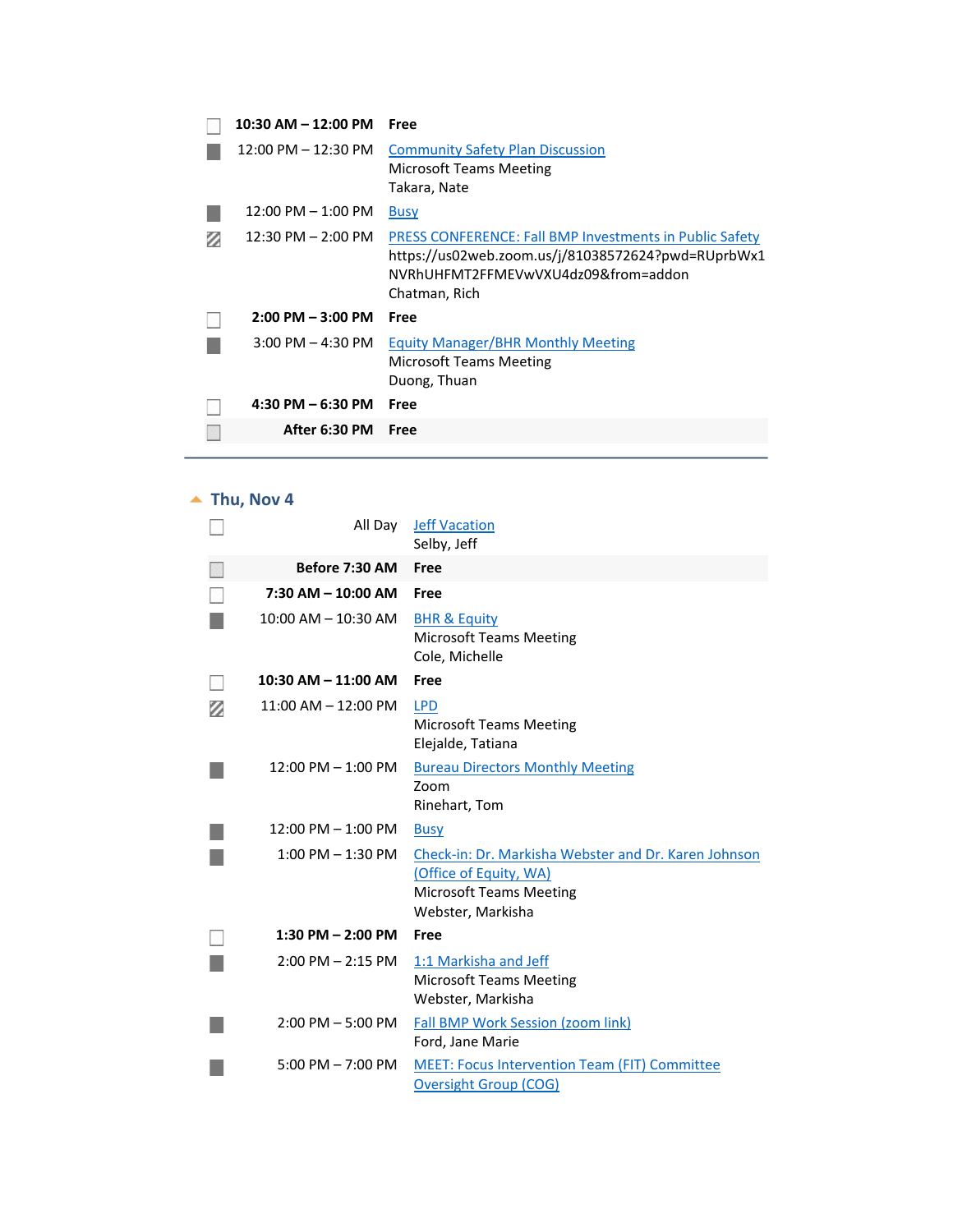<span id="page-20-0"></span>

|   |                             | Zoom<br>Adams, Sam                                                                                         |
|---|-----------------------------|------------------------------------------------------------------------------------------------------------|
|   | After 7:00 PM               | Free                                                                                                       |
|   |                             |                                                                                                            |
|   |                             |                                                                                                            |
|   | $\blacktriangle$ Fri, Nov 5 |                                                                                                            |
|   | All Day                     | <b>Jeff Vacation</b><br>Selby, Jeff                                                                        |
|   | All Day                     | <b>Claudia Vacation</b><br>Claudio, Claudia                                                                |
|   | All Day                     | Nike out (vacation)<br>Wheeler, Ted                                                                        |
|   | All Day                     | <b>Seraphie Out (Vacation)</b><br>Wheeler, Ted                                                             |
|   | Before 7:30 AM              | Free                                                                                                       |
|   | 7:30 AM - 9:45 AM           | Free                                                                                                       |
|   | $9:45$ AM $-$ 10:00 AM      | 1:1 Markisha and Grace<br><b>Microsoft Teams Meeting</b><br>Webster, Markisha                              |
| Ø | 10:00 AM - 12:00 PM         | <b>Economic Recovery Task Force</b><br>Zoom<br>Branam, Kimberly                                            |
|   | 10:30 AM – 10:45 AM         | Gary                                                                                                       |
|   | 12:00 PM – 1:00 PM          | <b>Busy</b>                                                                                                |
|   | $1:00$ PM $- 2:00$ PM       | <b>Follow Up on Retreat Discussion</b><br><b>Microsoft Teams Meeting</b><br>Ambati, Svetha                 |
|   | $2:00$ PM $- 2:30$ PM       | <b>MEET: Director Fraley, Dr. Webster &amp; Asena</b><br><b>Microsoft Teams Meeting</b><br>Lawrence, Asena |
|   | $2:30$ PM $- 2:45$ PM       | Free                                                                                                       |
|   | 2:45 PM - 3:15 PM           | 1:1 Markisha and Melody<br><b>Microsoft Teams Meeting</b><br>Webster, Markisha                             |
|   | $3:00$ PM $-$ 4:00 PM       | <b>Lile Movers</b>                                                                                         |
|   | 4:00 PM $-5:00$ PM          | <b>Red House Check-In</b>                                                                                  |
| Ø | 4:00 PM $-5:00$ PM          | meeting scheduling request<br>Allen, Seraphie                                                              |
|   | 4:00 PM $-$ 5:45 PM         | Kinney family and the City of Portland meeting<br>Tim Hicks                                                |
| Ø | $5:00$ PM $-6:00$ PM        | <b>HH: Team Happy Hour</b><br>Digapony - 736 SE Grand Ave, Portland, OR 97214<br>Wheeler, Ted              |
|   | $6:00$ PM $-6:30$ PM        | Free                                                                                                       |
|   | After 6:30 PM               | Free                                                                                                       |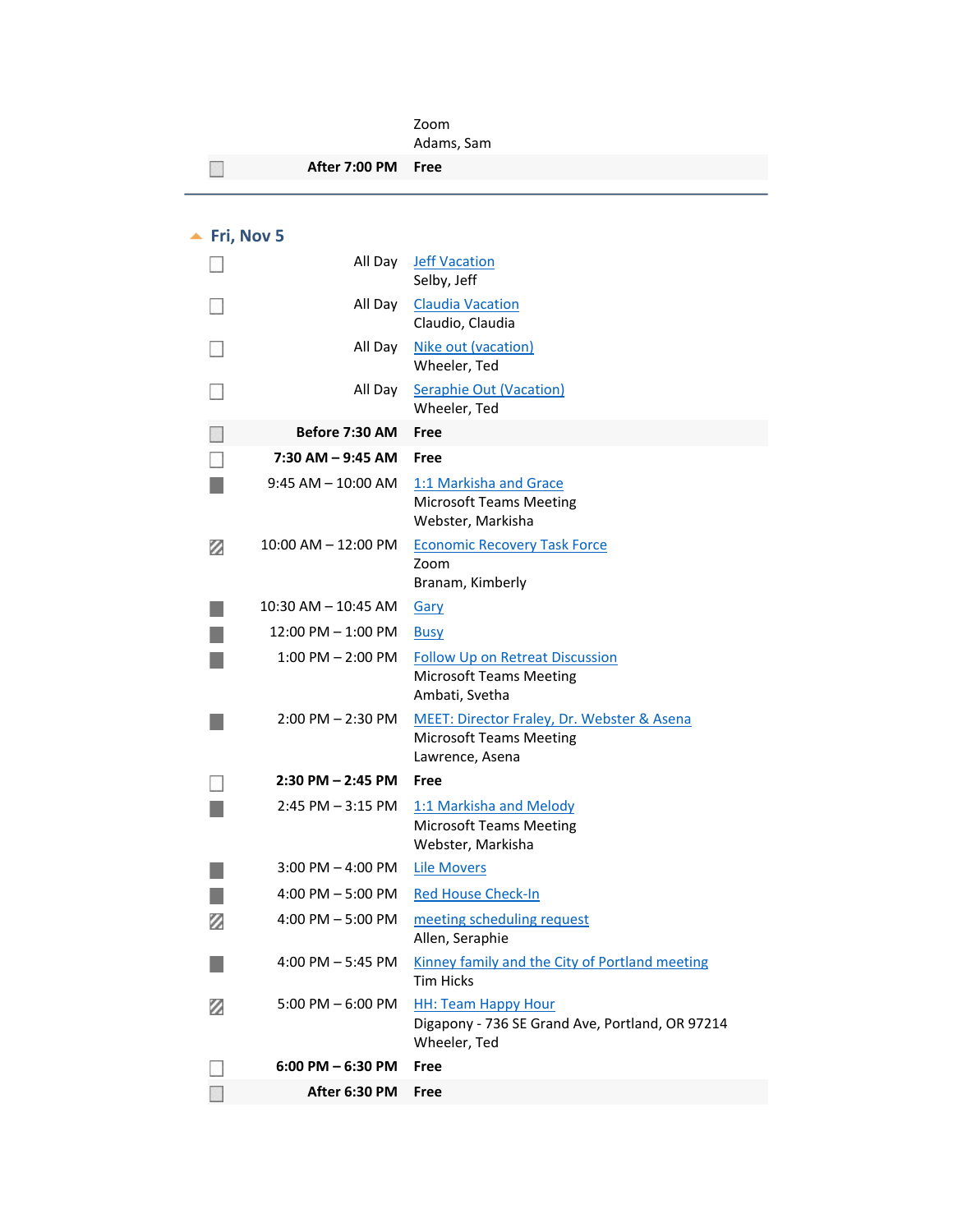#### ▲ **Sat, Nov 6 – Sun, Nov 7**

<span id="page-21-1"></span><span id="page-21-0"></span>

|  | All Day Claudia Vacation<br>Claudio, Claudia |
|--|----------------------------------------------|
|  | All Day Nike out (vacation)<br>Wheeler, Ted  |

#### $\triangle$  Mon, Nov 8

<span id="page-21-2"></span>

|               | All Day                 | <b>Claudia Vacation</b><br>Claudio, Claudia                     |
|---------------|-------------------------|-----------------------------------------------------------------|
|               | All Day                 | Melody-out<br>Brooks, Melody                                    |
|               | All Day                 | Seraphie Out (ALF)<br>Wheeler, Ted                              |
|               | Start of Day - 1:00 AM  | Nike out (vacation)<br>Wheeler, Ted                             |
|               | $1:00$ AM $- 7:30$ AM   | Free                                                            |
|               | $7:30$ AM $-9:00$ AM    | Free                                                            |
|               | $9:00$ AM $-9:30$ AM    | <b>Staff Huddle</b><br>Zoom info in appointment<br>Wheeler, Ted |
|               | $9:30$ AM $- 10:30$ AM  | Free                                                            |
|               | 10:30 AM - 11:00 AM     | Geneva                                                          |
|               | $11:00$ AM $- 11:30$ AM | <b>Zoom Check</b>                                               |
| $\mathcal{C}$ | 11:30 AM - 12:00 PM     | Free                                                            |
|               | 12:00 PM - 1:00 PM      | <b>Busy</b>                                                     |
| Ø             | $1:00$ PM $-5:00$ PM    | <b>PPA Mediation</b><br>Rose Room/Zoom<br>Brown, Heidi          |
|               | $2:30$ PM $-3:00$ PM    | LPD follow up mtg<br><b>Microsoft Teams Meeting</b>             |
|               |                         | Elejalde, Tatiana                                               |
| Ø             | $2:30$ PM $-3:30$ PM    | <b>CAB Meeting</b><br>Teams<br>Zolan, Ness                      |
|               | $5:00$ PM $-6:30$ PM    | Free                                                            |
|               | After 6:30 PM           | Free                                                            |

 $\blacktriangle$  Tue, Nov 9

 $\mathcal{L}_{\mathcal{S}}$ 

<span id="page-21-3"></span>All Day Claudia Vacation Claudio, Claudia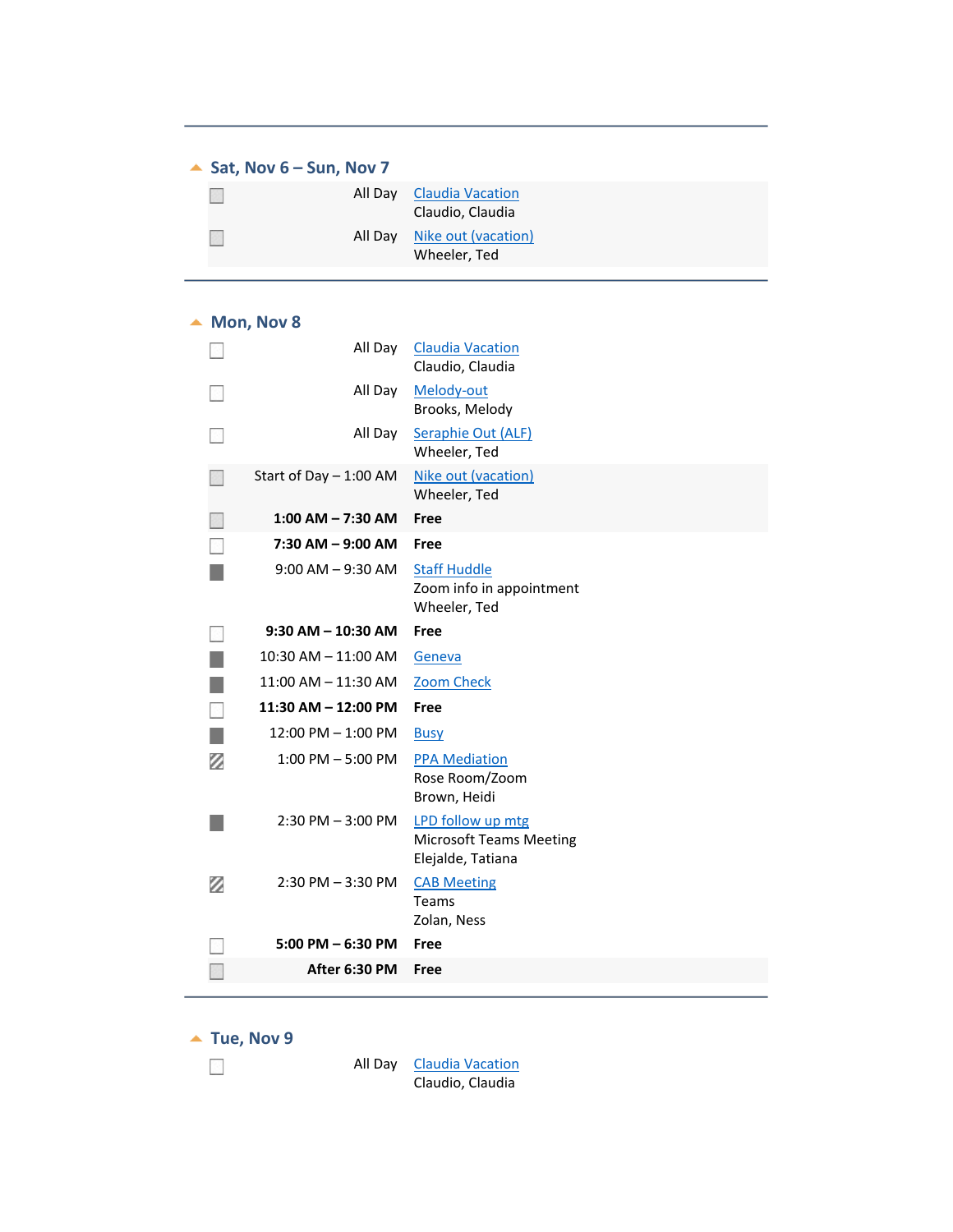|   | All Day                | Melody-out<br>Brooks, Melody                                                                                                                 |
|---|------------------------|----------------------------------------------------------------------------------------------------------------------------------------------|
|   | Before 7:30 AM         | Free                                                                                                                                         |
|   | 7:30 AM - 9:00 AM      | Free                                                                                                                                         |
| Ø | $9:00$ AM $-9:30$ AM   | Staff Huddle - No Mayor, No Bobby - Sara Lead<br><b>Microsoft Teams Meeting</b><br>Blair, Aja                                                |
|   | $9:30$ AM $-$ 10:00 AM | Seraphie / Markisha Check in<br><b>Microsoft Teams Meeting</b><br>Allen, Seraphie                                                            |
|   | $10:00$ AM $- 2:00$ PM | Office of Equity Staff Meeting & Next Steps ** In-Person<br>Optional**<br>PB LG 24 ppl AV & Video Camera - Rm 202<br>Labrador-Hallett, Grace |
|   | 12:00 PM - 1:00 PM     | <b>Busy</b>                                                                                                                                  |
|   | $2:00$ PM $- 2:15$ PM  | 1:1 Markisha and Yolanda<br><b>Microsoft Teams Meeting</b><br>Webster, Markisha                                                              |
|   | $2:15$ PM $-3:00$ PM   | Free                                                                                                                                         |
|   | $3:00$ PM $-$ 4:00 PM  | Language Pay Differential<br><b>Microsoft Teams Meeting</b><br>Smith, Markisha                                                               |
|   | 4:00 PM $-$ 4:30 PM    | Directors 2x Weekly Check-in<br>Zoom<br>Rinehart, Tom                                                                                        |
| Ø | $4:15$ PM $-5:00$ PM   | <b>Council Briefing (Ness)</b><br>Zoom info in appointment<br>Wheeler, Ted                                                                   |
|   | $5:00$ PM $-6:00$ PM   | <b>Regional DEI Leaders Call</b><br>Zoom Call<br>Raahi Reddy                                                                                 |
|   | $6:00$ PM $-6:30$ PM   | Free                                                                                                                                         |
|   | After 6:30 PM          | Free                                                                                                                                         |

## **Wed, Nov 10**

<span id="page-22-0"></span>

| All Day               | <b>Claudia Vacation</b><br>Claudio, Claudia |
|-----------------------|---------------------------------------------|
| All Day               | Melody-out<br>Brooks, Melody                |
| All Day               | Koffi Out - Sick<br>Foster, Kapuanani       |
| Before 7:30 AM        | Free                                        |
| $7:30$ AM $-$ 8:30 AM | Free                                        |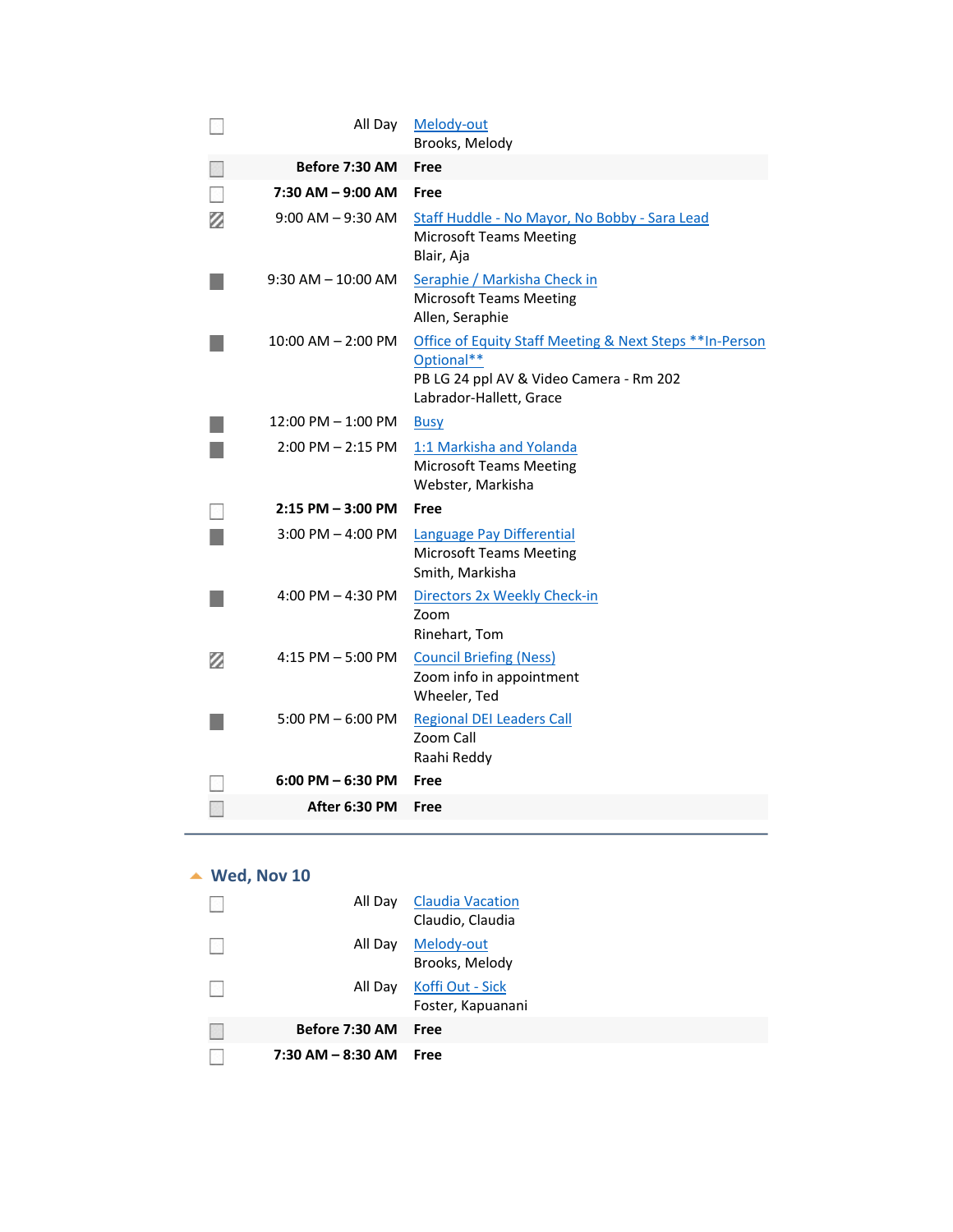| 8:30 AM - 9:00 AM      | <b>Staff Huddle</b><br>Zoom info in appointment<br>Wheeler, Ted                                  |
|------------------------|--------------------------------------------------------------------------------------------------|
| $9:00$ AM $-$ 10:15 AM | Free                                                                                             |
| 10:15 AM - 10:30 AM    | 1:1 Markisha and Jonathan<br><b>Microsoft Teams Meeting</b><br>Webster, Markisha                 |
| 10:30 AM - 11:00 AM    | Free                                                                                             |
| $11:00$ AM $-11:15$ AM | 1:1 Markisha and Asena<br><b>Microsoft Teams Meeting</b><br>Webster, Markisha                    |
| 11:15 AM - 11:30 AM    | Free                                                                                             |
| $11:30$ AM $-11:45$ AM | 1:1 Markisha and Tatiana<br><b>Microsoft Teams Meeting</b><br>Webster, Markisha                  |
| 11:45 AM - 12:00 PM    | Free                                                                                             |
| 12:00 PM - 1:00 PM     | <b>Busy</b>                                                                                      |
| 12:45 PM - 1:00 PM     | 1:1 Markisha and Lex<br><b>Microsoft Teams Meeting</b><br>Webster, Markisha                      |
| $1:00$ PM $-1:30$ PM   | <b>Free</b>                                                                                      |
| $1:30$ PM $- 2:00$ PM  | Check-in: Dr. Webster and E. Oluchi<br><b>Microsoft Teams Meeting</b><br>Webster, Markisha       |
| $2:00$ PM $- 2:30$ PM  | <b>Check In</b><br><b>Microsoft Teams Meeting</b><br>Bless, Cathy                                |
| $2:30$ PM $- 2:45$ PM  | <b>Quick check-in: Markisha and Kapua</b><br><b>Microsoft Teams Meeting</b><br>Foster, Kapuanani |
| 2:45 PM - 3:00 PM      | Free                                                                                             |
| $3:00$ PM $-$ 4:30 PM  | <b>Equity Managers' Weekly Meeting</b><br><b>Microsoft Teams Meeting</b><br>Duong, Thuan         |
| 4:30 PM - 6:30 PM      | Free                                                                                             |
| After 6:30 PM          | Free                                                                                             |

# $\blacktriangle$  Thu, Nov 11

<span id="page-23-0"></span>

|                        | All Day Claudia Vacation<br>Claudio, Claudia          |
|------------------------|-------------------------------------------------------|
|                        | All Day Holiday - Office Closed<br>Webster, Markisha  |
|                        | All Day Veteran's Day - Office Closed<br>Wheeler, Ted |
| $12:00$ PM $- 1:00$ PM | <b>Busy</b>                                           |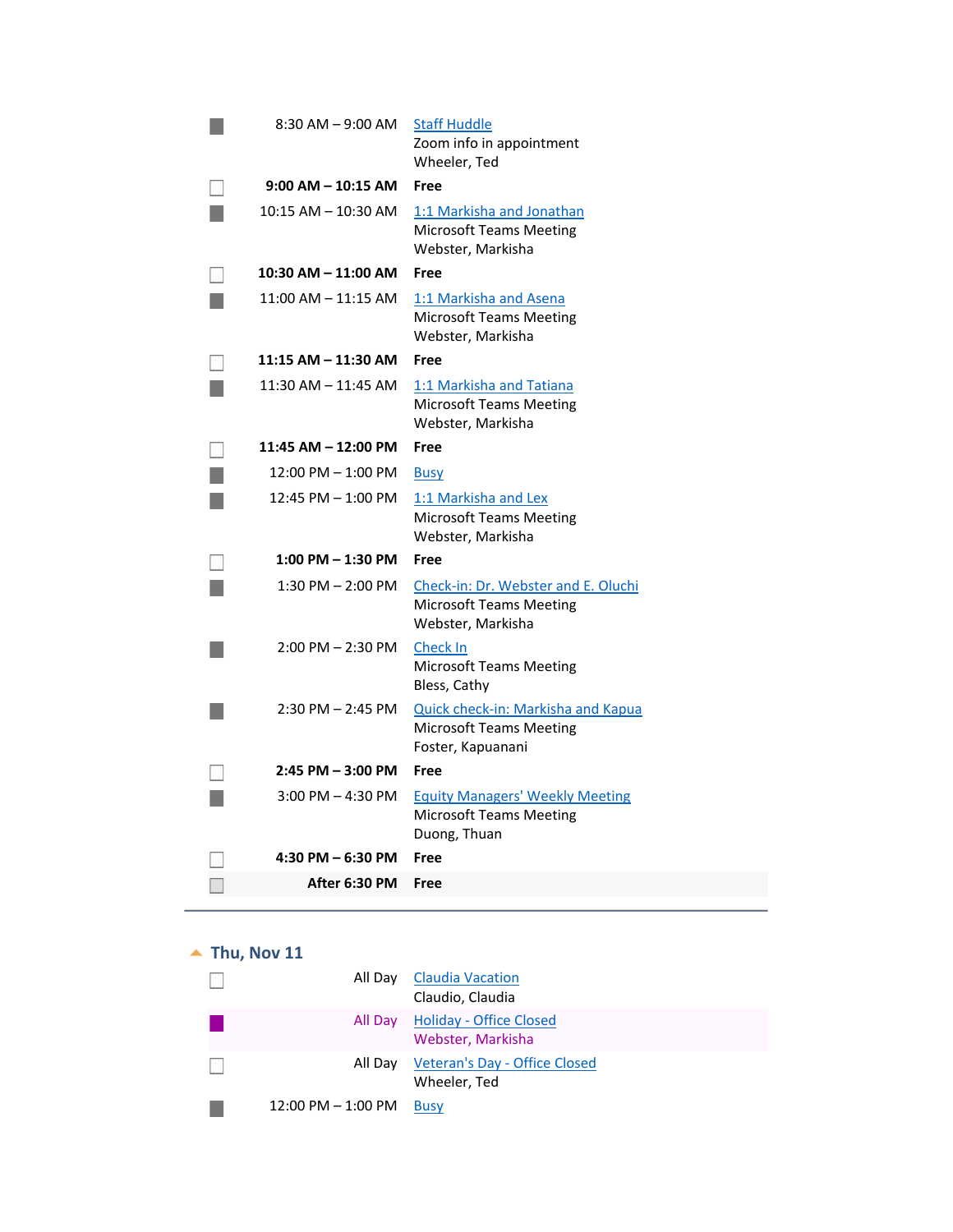<span id="page-24-0"></span>

| Fri, Nov 12 |                        |                                              |
|-------------|------------------------|----------------------------------------------|
|             | All Day                | <b>Claudia Vacation</b><br>Claudio, Claudia  |
|             | All Day                | Aja out (vacation)<br>Wheeler, Ted           |
|             | All Day                | out on Friday<br>Simeone, Jonathan           |
|             | All Day                | Asena out - vacation<br>Lawrence, Asena      |
|             | All Day                | Jenny out<br>Wheeler, Ted                    |
|             | All Day                | <b>Kapua Out - Sick</b><br>Foster, Kapuanani |
|             | All Day                | <b>Markisha Out-Sick Leave</b>               |
|             | All Day                | Mayor out<br>Wheeler, Ted                    |
|             | All Day                | Sam out<br>Wheeler, Ted                      |
|             | $12:00$ PM $- 1:00$ PM | <b>Busy</b>                                  |

| Sat, Nov 13 |  |  |
|-------------|--|--|
|-------------|--|--|

<span id="page-24-1"></span>

| All Day                                 | Aja out (vacation)<br>Wheeler, Ted |
|-----------------------------------------|------------------------------------|
| Start of Day - 1:00 AM Claudia Vacation | Claudio, Claudia                   |
| After 1:00 AM Free                      |                                    |

#### <span id="page-24-2"></span> $\triangle$  Sun, Nov 14

|  | All Day Aja out (vacation) |
|--|----------------------------|
|  | Wheeler, Ted               |

#### $\blacktriangle$  Mon, Nov 15

<span id="page-24-3"></span>

|  | All Day Koffi on vacation<br>Dessou, Koffi      |
|--|-------------------------------------------------|
|  | All Day Danielle Out - Sick<br>Brooks, Danielle |
|  | All Day Kandel Out<br>Wheeler, Ted              |
|  | All Day Tatiana out<br>Elejalde, Tatiana        |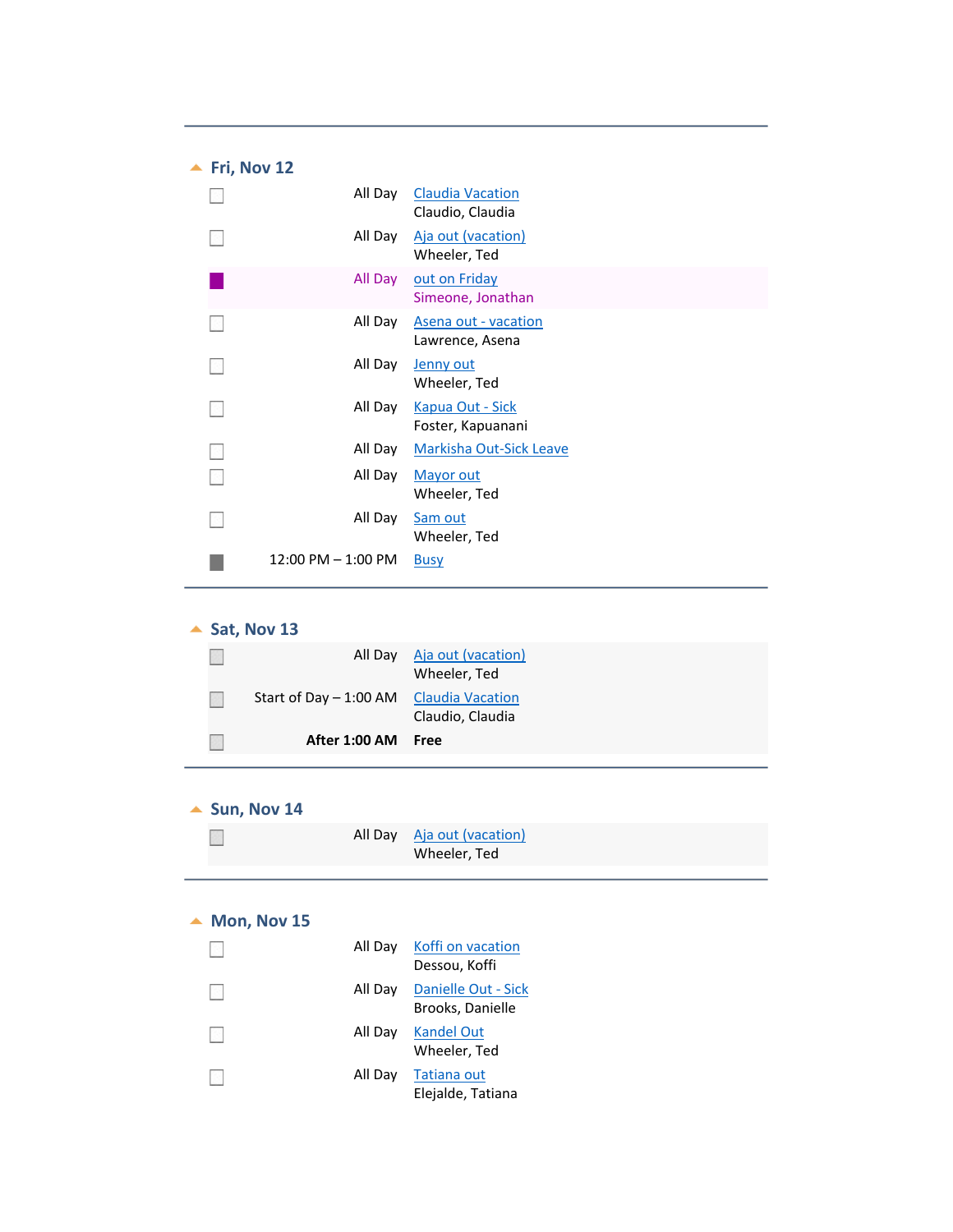|   | Before 7:30 AM          | Free                                                                                           |
|---|-------------------------|------------------------------------------------------------------------------------------------|
|   | $7:30$ AM $-$ 9:00 AM   | Free                                                                                           |
|   | $9:00$ AM $-9:30$ AM    | <b>Staff Huddle</b><br>Zoom info in appointment<br>Wheeler, Ted                                |
|   | $9:30$ AM $- 10:30$ AM  | 1:1 Markisha and Kapua<br><b>TBD</b><br>Smith, Markisha                                        |
|   | $10:30$ AM $- 11:00$ AM | Free                                                                                           |
|   | $11:00$ AM $-12:00$ PM  | <b>Metro-Nyla and Cassie</b>                                                                   |
|   | $12:00$ PM $-1:00$ PM   | <b>Busy</b>                                                                                    |
|   | $1:00$ PM $-1:15$ PM    | 1:1 Markisha and Theo<br><b>Microsoft Teams Meeting</b><br>Webster, Markisha                   |
|   | $1:15$ PM $- 1:30$ PM   | Free                                                                                           |
|   |                         |                                                                                                |
|   | $1:30$ PM $- 2:00$ PM   | CHECK-IN: Bobby & Dr. Webster   Exit Interview<br><b>Microsoft Teams Meeting</b><br>Lee, Bobby |
|   | $2:00$ PM $- 2:30$ PM   | Free                                                                                           |
| z | $2:30$ PM $-3:30$ PM    | <b>CAB Meeting</b><br>Teams<br>Zolan, Ness                                                     |
|   | $3:30$ PM $-$ 4:30 PM   | Free                                                                                           |
|   | 4:30 PM $-$ 4:45 PM     | Check-In<br><b>Microsoft Teams Meeting</b><br>Ford, Jane Marie                                 |
|   | 4:45 PM - 6:30 PM       | Free                                                                                           |

## $\blacktriangle$  Tue, Nov 16

<span id="page-25-0"></span>

| All Day                 | Koffi on vacation<br>Dessou, Koffi                                                             |
|-------------------------|------------------------------------------------------------------------------------------------|
| All Day                 | <b>Rich out</b><br>Wheeler, Ted                                                                |
| Before 7:30 AM          | Free                                                                                           |
| $7:30$ AM $-9:00$ AM    | Free                                                                                           |
| $9:00$ AM $-9:20$ AM    | <b>Staff Huddle</b><br>Zoom info in appointment<br>Wheeler, Ted                                |
| $9:20$ AM $-$ 11:00 AM  | Free                                                                                           |
| $11:00$ AM $- 12:00$ PM | <b>Prequalification Board Review</b><br><b>Microsoft Teams Meeting</b><br>Strickland, Destinee |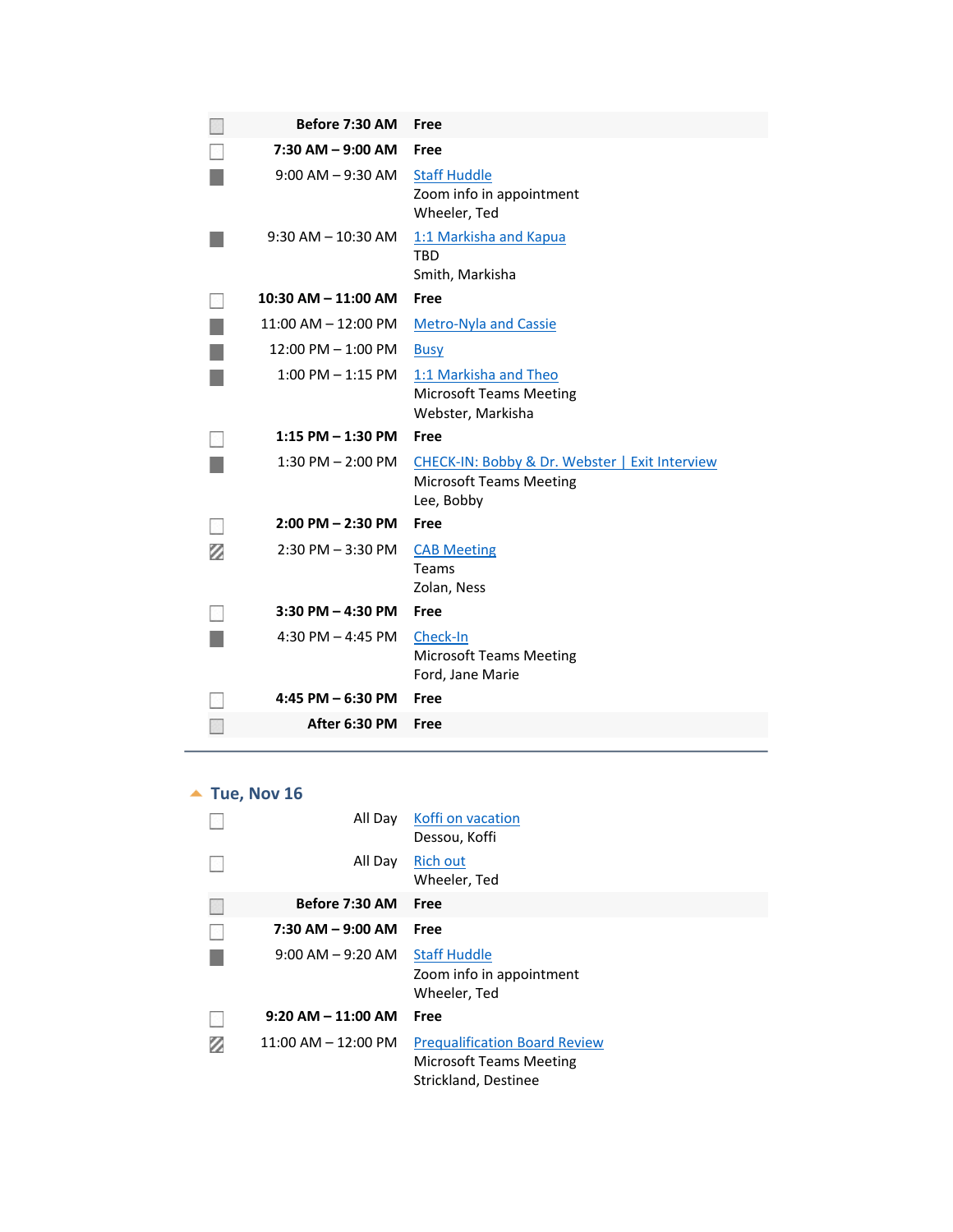| 12:00 PM - 1:00 PM All Staff Check-In | <b>Microsoft Teams Meeting</b><br>Lee, Bobby |
|---------------------------------------|----------------------------------------------|
| $12:00$ PM $- 1:00$ PM                | <b>Busy</b>                                  |
| $1:00$ PM $-6:30$ PM                  | Free                                         |
| After 6:30 PM                         | Free                                         |
|                                       |                                              |

#### **Wed, Nov 17**

<span id="page-26-0"></span>

| All Day                | Koffi on vacation<br>Dessou, Koffi                                                                      |
|------------------------|---------------------------------------------------------------------------------------------------------|
| All Day                | Svetha Out Sick<br>Ambati, Svetha                                                                       |
| All Day                | Judith out<br>Mowry, Judith                                                                             |
| $8:15 AM - 9:00 AM$    | <b>Council Briefing (Ness)</b><br>Zoom info in appointment<br>Wheeler, Ted                              |
| $12:00$ PM $- 1:00$ PM | <b>Busy</b>                                                                                             |
| $1:00$ PM $- 2:00$ PM  | <b>Office of Equity Director Transition Plan</b><br><b>Microsoft Teams Meeting</b><br>Webster, Markisha |
| $3:00$ PM $-$ 4:30 PM  | Monthly joint Equity Managers/OEHR meeting<br>Microsoft Teams Meeting<br>Duong, Thuan                   |

# $\blacktriangle$  Thu, Nov 18

<span id="page-26-1"></span>

| All Day                 | Koffi on vacation<br>Dessou, Koffi                                          |
|-------------------------|-----------------------------------------------------------------------------|
| All Day                 | <b>Svetha Out Sick</b><br>Ambati, Svetha                                    |
| $9:30$ AM $-10:00$ AM   | TE & MS<br>Microsoft Teams Meeting<br>Elejalde, Tatiana                     |
| $10:00$ AM $- 10:30$ AM | <b>BHR &amp; Equity</b><br><b>Microsoft Teams Meeting</b><br>Cole, Michelle |
| $11:30$ AM $- 12:00$ PM | Tom                                                                         |
| 12:00 PM - 12:30 PM     | LD planning/Coordination<br>Microsoft Teams Meeting<br>Schneider, Tom       |
| $12:00$ PM $- 1:00$ PM  | <b>Busy</b>                                                                 |
| 12:30 PM - 1:00 PM      | CJ                                                                          |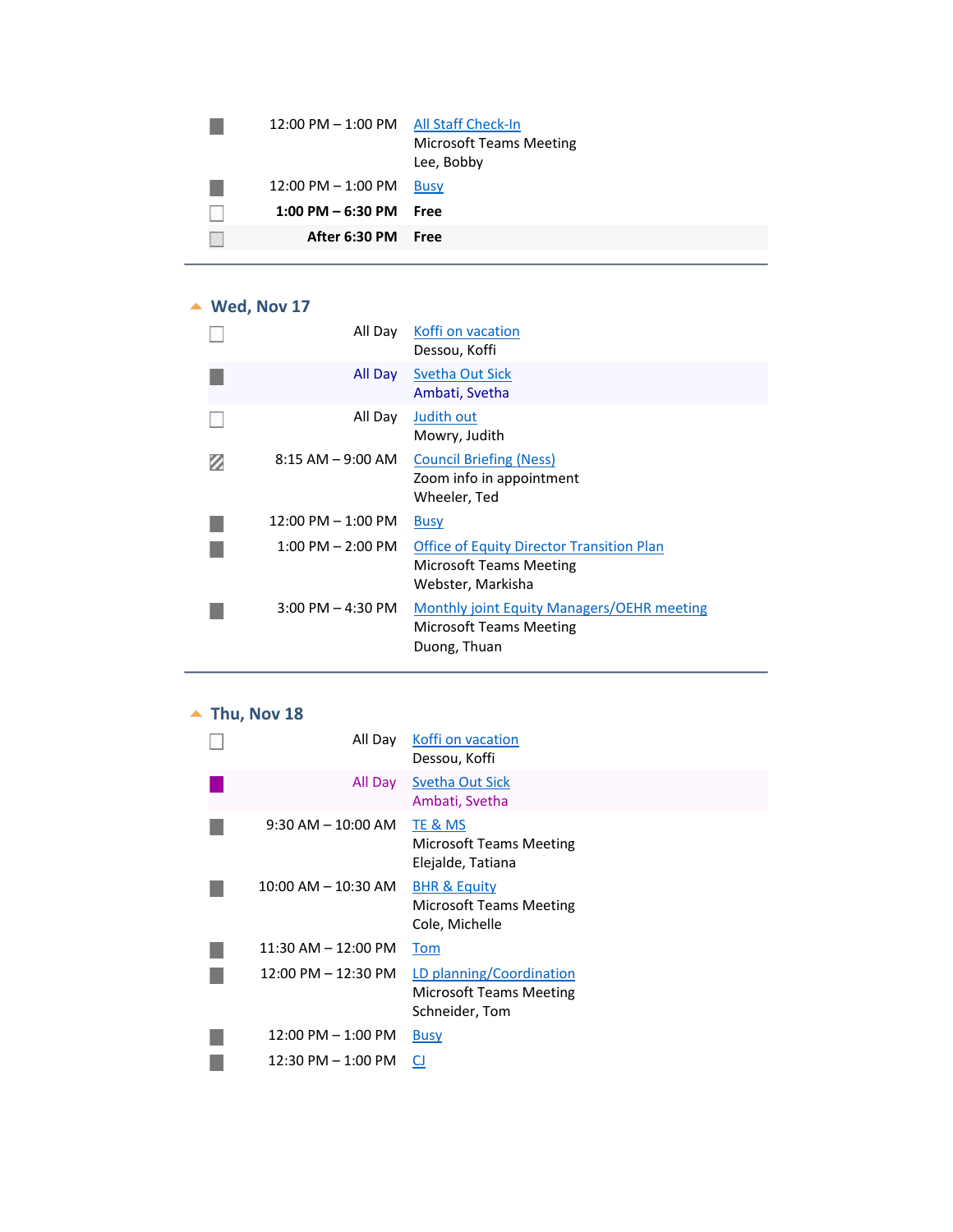| 1:30 PM $-$ 2:30 PM BHR & OEHR      | Microsoft Teams Meeting<br>Cole, Michelle                                                                                |
|-------------------------------------|--------------------------------------------------------------------------------------------------------------------------|
| $4:00$ PM $-4:50$ PM                | <b>Mayor's Bureau's - Tribal Nations Summit</b><br>https://us06web.zoom.us/j/84799184296<br><b>GR</b> - Tribal Relations |
| $5:00 \text{ PM} - 7:00 \text{ PM}$ | MEET: Focus Intervention Team (FIT) Committee<br>Oversight Group (COG)<br>Zoom<br>Adams, Sam                             |

# **<u>▲ Fri, Nov 19</u>**

<span id="page-27-0"></span>

|   | All Day                 | <b>Jeff Vacation</b><br>Selby, Jeff                                                                                              |
|---|-------------------------|----------------------------------------------------------------------------------------------------------------------------------|
|   | All Day                 | Tom out<br>Miller, Tom                                                                                                           |
|   | All Day                 | Svetha - Vacation<br>Ambati, Svetha                                                                                              |
|   | All Day                 | Dr. Webster's Last Day<br>Wheeler, Ted                                                                                           |
|   | $9:00$ AM $-9:30$ AM    | Staff Huddle - No Mayor<br><b>Microsoft Teams Meeting</b><br>Lee, Bobby                                                          |
|   | $11:00$ AM $- 11:30$ AM | <b>Judith Mowry-Interim DD Interview</b><br><b>Microsoft Teams Meeting</b><br>Webster, Markisha                                  |
|   | $11:30$ AM $- 12:00$ PM | Tatiana Elejalde-Interim DD Interview<br><b>Microsoft Teams Meeting</b><br>Webster, Markisha                                     |
|   | $12:00$ PM $- 1:00$ PM  | <b>Busy</b>                                                                                                                      |
| z | $12:15$ PM $- 12:45$ PM | OPTIONAL DEBRIEF: (FOUO) Update from Kenosha -<br><b>Not Guilty Verdict</b><br><b>Microsoft Teams Meeting</b><br>Allen, Seraphie |
|   | $1:00$ PM $-1:30$ PM    | Jeff Selby-Interim DD Interview<br><b>Microsoft Teams Meeting</b><br>Webster, Markisha                                           |
| Ø | $5:00$ PM $-6:30$ PM    | <b>Farewell to Dr. Webster</b><br>fortune- 614 Sw 11th Ave, Portland, OR 9720<br>Wheeler, Ted                                    |

#### ▲ Sat, Nov 20 – Sun, Nov 21

<span id="page-27-2"></span><span id="page-27-1"></span>

|  | All Day Jeff Vacation |
|--|-----------------------|
|  | Selby, Jeff           |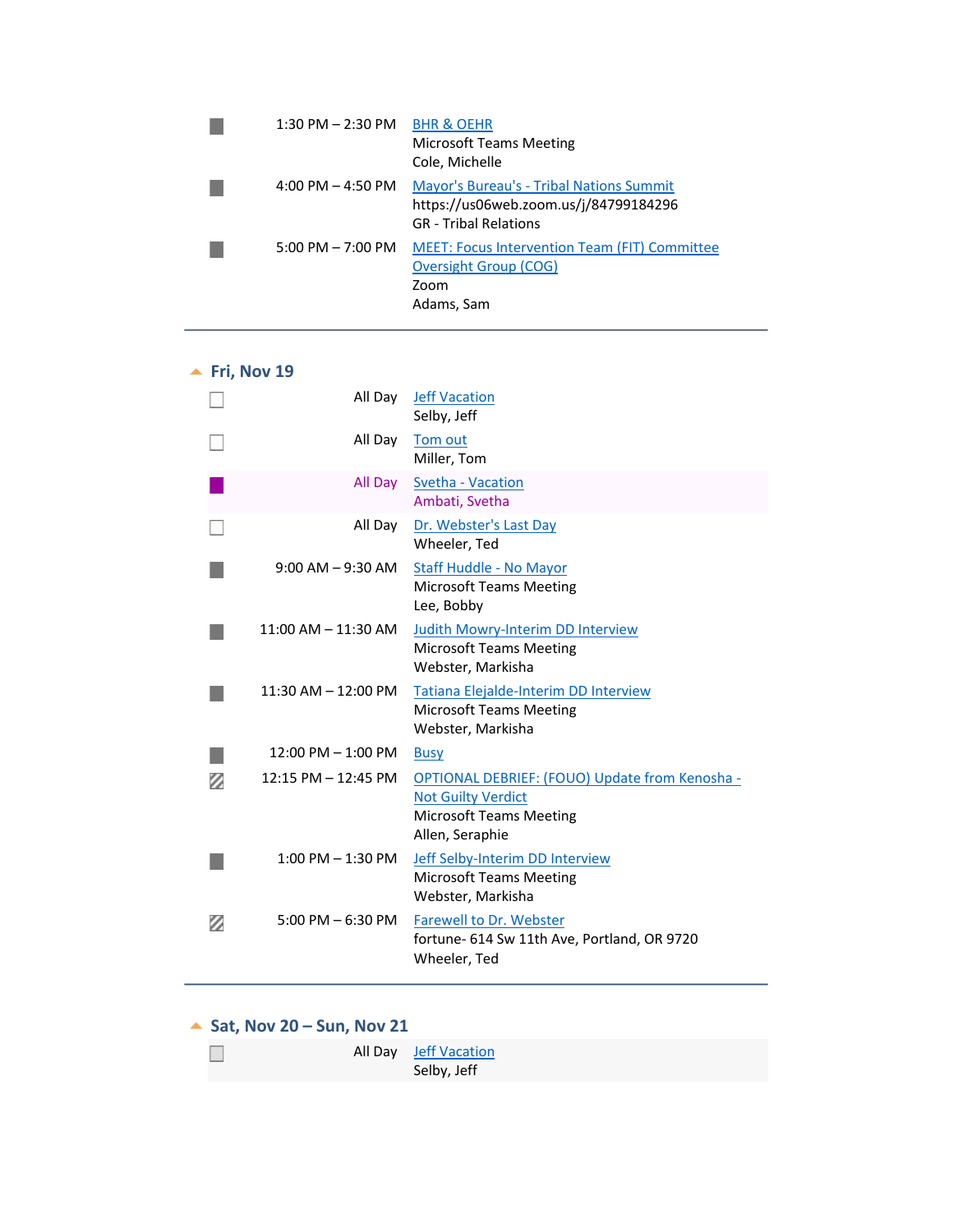| Mon, Nov 22 |  |  |
|-------------|--|--|
|-------------|--|--|

<span id="page-28-0"></span>

|   | All Day                | <b>Jeff Vacation</b><br>Selby, Jeff                     |
|---|------------------------|---------------------------------------------------------|
|   | All Day                | Tom out<br>Miller, Tom                                  |
|   | All Day                | Dr. Markisha Webster Sick                               |
|   | All Day                | out<br>Cheron, Nickole                                  |
|   | All Day                | <b>Tatiana out</b><br>Elejalde, Tatiana                 |
|   | All Day                | time off<br>Simeone, Jonathan                           |
|   | All Day                | <b>Bobby Out</b><br>Wheeler, Ted                        |
| z | $9:00$ AM $-9:30$ AM   | <b>Staff Huddle</b>                                     |
|   |                        | Zoom info in appointmet<br>Wheeler, Ted                 |
|   | $9:30$ AM $- 10:30$ AM | 1:1 Markisha and Kapua<br>TBD<br>Smith, Markisha        |
|   | 12:00 PM - 12:30 PM    | <b>Canceled: MEET: SIG TEAM</b><br>Zoom<br>Wheeler, Ted |
|   | 12:00 PM - 1:00 PM     | <b>Busy</b>                                             |

<span id="page-28-1"></span>

| Tue, Nov 23 |         |                                                                           |
|-------------|---------|---------------------------------------------------------------------------|
|             | All Day | <b>Jeff Vacation</b><br>Selby, Jeff                                       |
|             | All Day | Tom out<br>Miller, Tom                                                    |
|             | All Day | Dr. Markisha Webster Sick                                                 |
|             | All Day | <u>out</u><br>Cheron, Nickole                                             |
|             | All Day | time off<br>Simeone, Jonathan                                             |
|             | All Day | Seraphie out (vacation)<br><b>Microsoft Teams Meeting</b><br>Wheeler, Ted |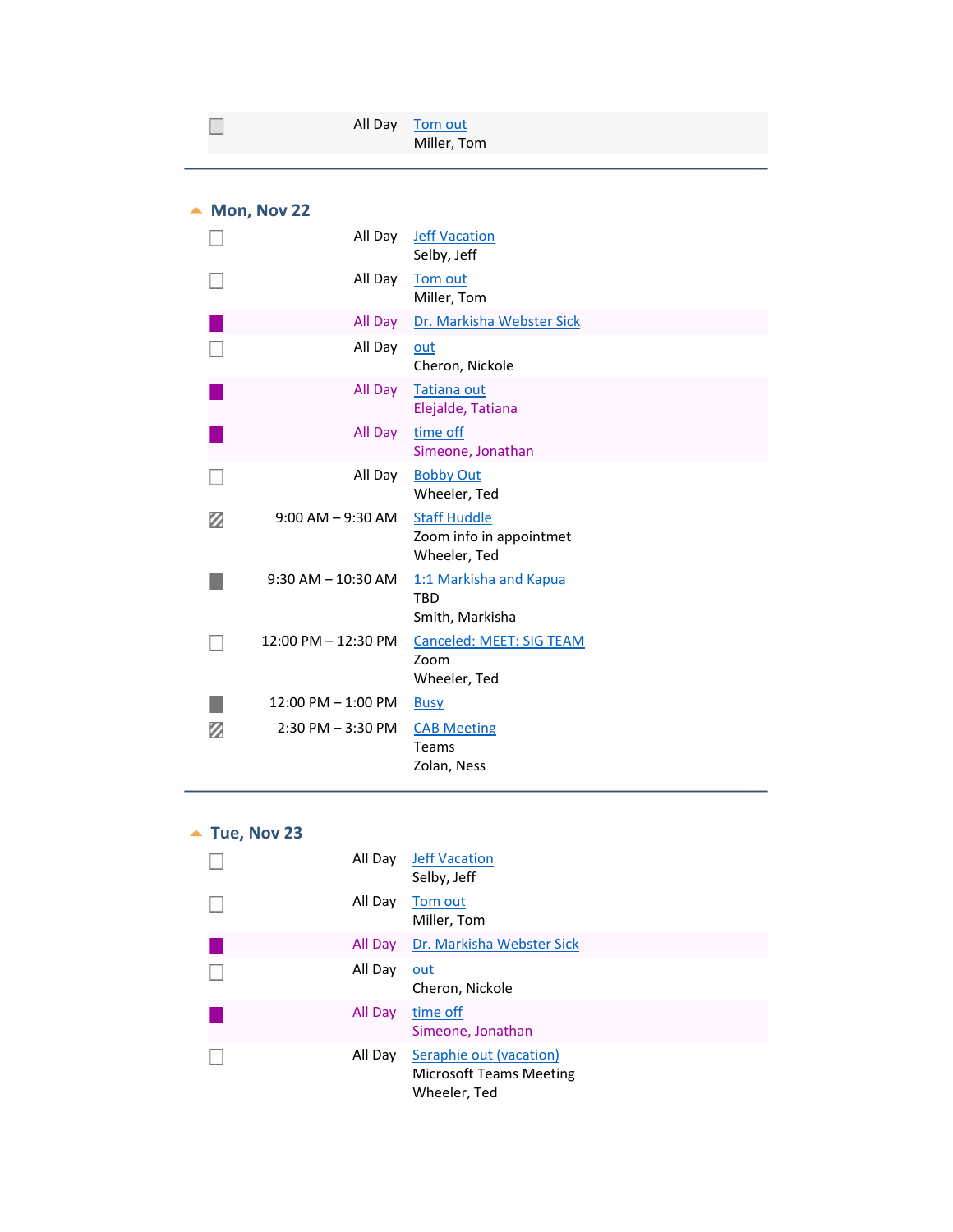| All Day                             | Svetha - Vacation<br>Ambati, Svetha                                                                          |
|-------------------------------------|--------------------------------------------------------------------------------------------------------------|
| $9:00$ AM $-9:30$ AM                | <b>Staff Huddle</b><br>Zoom<br>Wheeler, Ted                                                                  |
| 10:00 AM – 11:30 AM                 | Canceled: Office of Equity Staff Meeting<br>https://us02web.zoom.us/j/84879840845<br>Labrador-Hallett, Grace |
| $12:00$ PM $- 1:00$ PM              | <b>Busy</b>                                                                                                  |
| $12:00$ PM $- 1:00$ PM              | Canceled: All Staff Check-In<br><b>Microsoft Teams Meeting</b><br>Lee, Bobby                                 |
| $3:30$ PM $-4:15$ PM                | Canceled: Council Briefing (Ness)<br>Virtual<br>Wheeler, Ted                                                 |
| $4:00 \text{ PM} - 4:30 \text{ PM}$ | Directors 2x Weekly Check-in<br>Zoom<br>Rinehart, Tom                                                        |

**Wed, Nov 24**

<span id="page-29-0"></span>

| All Day                  | <b>Jeff Vacation</b><br>Selby, Jeff                                                                |
|--------------------------|----------------------------------------------------------------------------------------------------|
| All Day                  | Tom out<br>Miller, Tom                                                                             |
| All Day                  | Dr. Markisha Webster Sick                                                                          |
| All Day                  | out<br>Cheron, Nickole                                                                             |
| All Day                  | Svetha - Vacation<br>Ambati, Svetha                                                                |
| All Day                  | time off<br>Simeone, Jonathan                                                                      |
| All Day                  | <b>Sara Morrissey Out (sick)</b><br>Wheeler, Ted                                                   |
| All Day                  | Seraphie out (vacation)<br>Wheeler, Ted                                                            |
| $6:00$ AM $-$ End of Day | <b>Yolanda- Vacation</b><br>Sanchez-Marquez, Yolanda                                               |
| $9:00$ AM $-9:30$ AM     | Canceled: Staff Huddle - No Mayor<br><b>Microsoft Teams Meeting</b><br>Lee, Bobby                  |
| $9:00$ AM $-5:00$ PM     | <b>Walle is OUT SICK</b><br>Brown, Walle                                                           |
| $12:00$ PM $-1:00$ PM    | <b>Busy</b>                                                                                        |
| $3:00$ PM $-$ 4:30 PM    | <b>Canceled: Equity Managers' Weekly Meeting</b><br><b>Microsoft Teams Meeting</b><br>Duong, Thuan |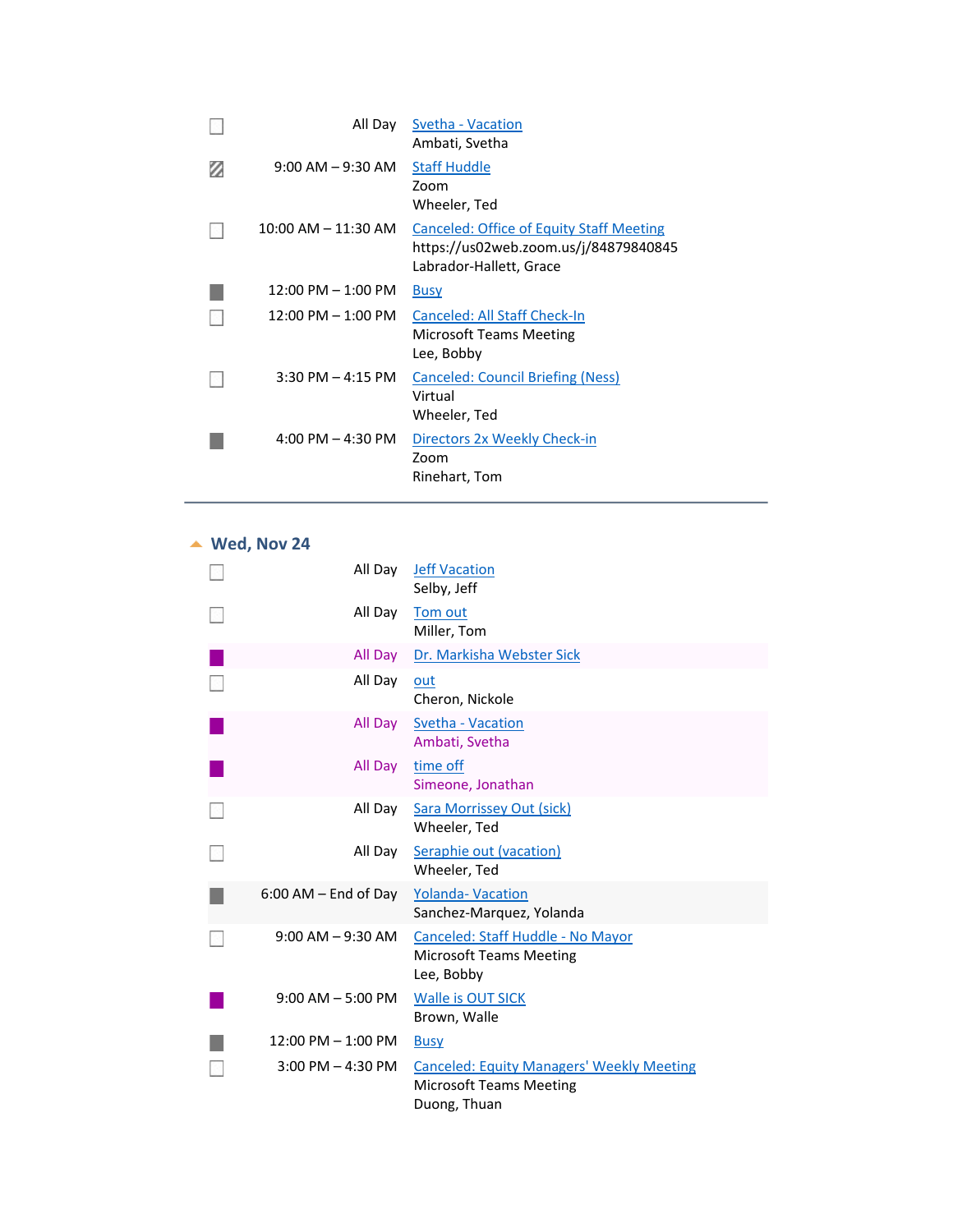<span id="page-30-0"></span>

| $\blacktriangle$ Thu, Nov 25 |                                      |                                                                                                               |
|------------------------------|--------------------------------------|---------------------------------------------------------------------------------------------------------------|
|                              | All Day                              | Tom out<br>Miller, Tom                                                                                        |
|                              | All Day                              | <b>Yolanda- Vacation</b><br>Sanchez-Marquez, Yolanda                                                          |
|                              | All Day                              | <b>Thanksgiving (Office Closed)</b><br>Wheeler, Ted                                                           |
|                              | $9:00$ AM $-9:30$ AM                 | <b>Canceled: Staff Huddle</b><br>Wheeler, Ted                                                                 |
|                              | $10:00$ AM $- 10:30$ AM              | Canceled: BHR & OEHR Check-in<br><b>Microsoft Teams Meeting</b><br>Cole, Michelle                             |
|                              | $11:00$ AM $- 12:00$ PM              | Judith 1:1 Check-in<br>Markisha's office<br>Smith, Markisha                                                   |
|                              | $12:00 \text{ PM} - 1:00 \text{ PM}$ | <b>Busy</b>                                                                                                   |
|                              | $5:00 \text{ PM} - 7:00 \text{ PM}$  | Canceled: MEET: Focus Intervention Team (FIT)<br><b>Committee Oversight Group (COG)</b><br>Zoom<br>Adams, Sam |

<span id="page-30-1"></span>

|  | Fri, Nov 26              |                                                      |  |
|--|--------------------------|------------------------------------------------------|--|
|  | All Day                  | <b>Yolanda- Vacation</b><br>Sanchez-Marquez, Yolanda |  |
|  | All Day                  | <b>Office Closed</b><br>Wheeler, Ted                 |  |
|  | Start of Day $-11:59$ PM | Tom out<br>Miller, Tom                               |  |
|  | $9:00$ AM $-9:30$ AM     | <b>Canceled: Staff Huddle</b><br>Wheeler, Ted        |  |
|  | $12:00$ PM $- 1:00$ PM   | <b>Busy</b>                                          |  |

<span id="page-30-3"></span><span id="page-30-2"></span>

|                                                      | $\triangle$ Sat, Nov 27 – Sun, Nov 28 |  |  |
|------------------------------------------------------|---------------------------------------|--|--|
| All Day Yolanda-Vacation<br>Sanchez-Marquez, Yolanda |                                       |  |  |

<span id="page-30-4"></span>

| $\blacktriangle$ Mon, Nov 29 |                  |                          |
|------------------------------|------------------|--------------------------|
|                              |                  | All Day Dr. Webster Sick |
| Ø                            | All Day out sick | Simeone, Jonathan        |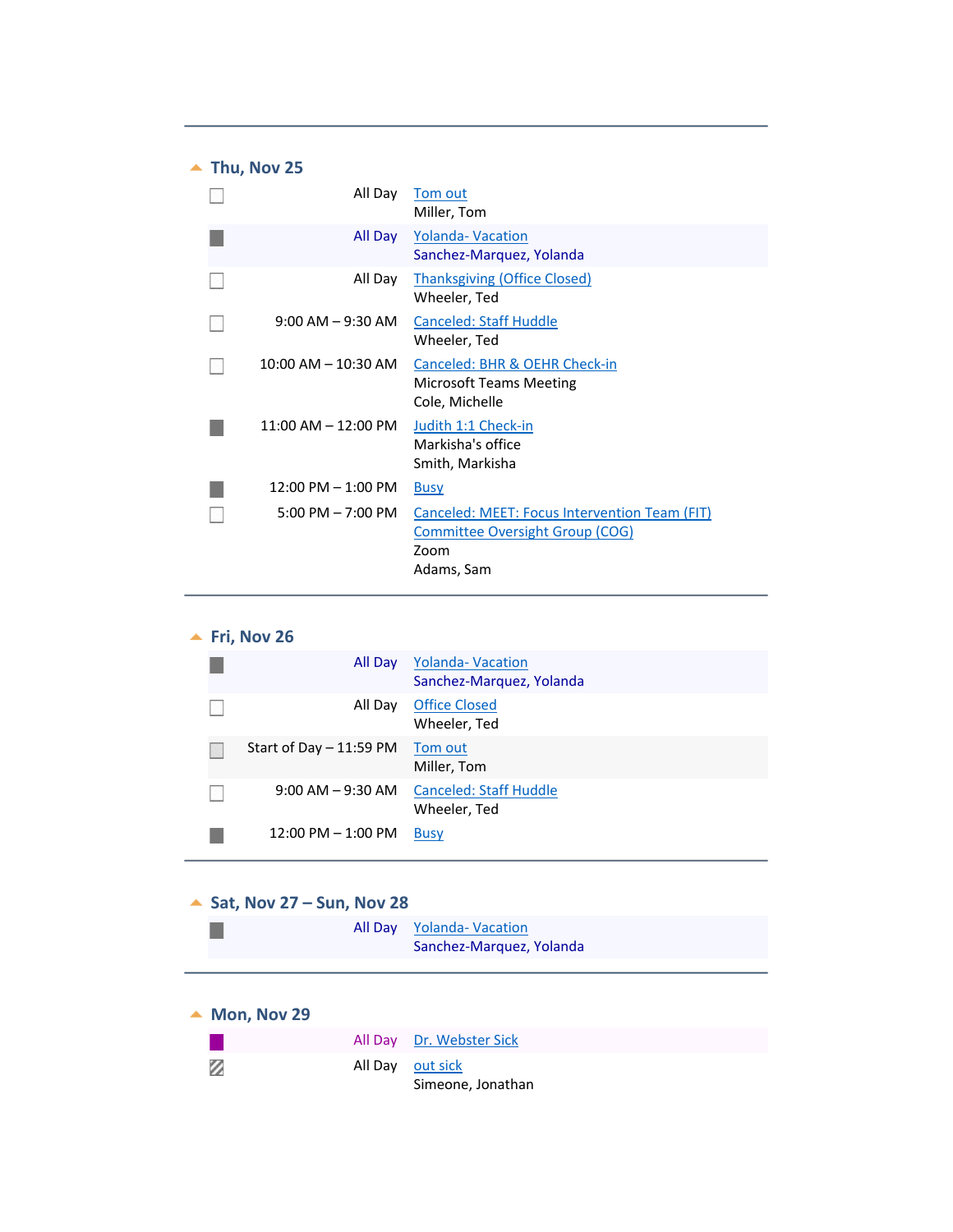|   | All Day                 | <b>Grace Vacay</b><br>Labrador-Hallett, Grace                        |
|---|-------------------------|----------------------------------------------------------------------|
|   | All Day                 | Nike out (vacation)<br>Wheeler, Ted                                  |
|   | All Day                 | <b>Seraphie Out (vacation)</b><br>Wheeler, Ted                       |
|   | Start of Day $-6:30$ AM | <b>Yolanda- Vacation</b><br>Sanchez-Marquez, Yolanda                 |
| Ø | $9:00$ AM $-9:30$ AM    | <b>Staff Huddle</b><br>Zoom info in appointment<br>Wheeler, Ted      |
|   | $9:30$ AM $- 10:30$ AM  | 1:1 Markisha and Kapua<br><b>TBD</b><br>Smith, Markisha              |
|   | 12:00 PM - 12:30 PM     | Canceled: MEET: SIG TEAM<br>Zoom info in appointment<br>Wheeler, Ted |
|   | $12:00$ PM $- 1:00$ PM  | <b>Busy</b>                                                          |
|   | $2:30$ PM $-3:30$ PM    | <b>Canceled: CAB Meeting</b><br><b>Teams</b><br>Zolan, Ness          |

**Details** 

<span id="page-31-0"></span>

| Friday, October 1, 2021  |                                                                                                       |                   |
|--------------------------|-------------------------------------------------------------------------------------------------------|-------------------|
|                          | <b>Time</b> All Day                                                                                   |                   |
| Subject                  | Holiday                                                                                               |                   |
| <b>Show Time As</b> Free |                                                                                                       |                   |
| <b>Attendees</b>         | Name <e-mail></e-mail>                                                                                | <b>Attendance</b> |
|                          | Cheron, Nickole <nickole.cheron@portlandoregon.gov> Organizer</nickole.cheron@portlandoregon.gov>     |                   |
|                          | Equity All <equityall@portlandoregon.gov></equityall@portlandoregon.gov>                              | Required          |
|                          | Sanchez-Marquez, Yolanda<br><yolanda.sanchez@portlandoregon.gov></yolanda.sanchez@portlandoregon.gov> | Optional          |
|                          | Mowry, Judith <judith.mowry@portlandoregon.gov></judith.mowry@portlandoregon.gov>                     | Optional          |
|                          | Dessou, Koffi <koffi.dessou@portlandoregon.gov></koffi.dessou@portlandoregon.gov>                     | Optional          |
|                          | Brooks, Melody <melody.brooks@portlandoregon.gov></melody.brooks@portlandoregon.gov>                  | Optional          |
|                          | Brown, Walle <walle.brown@portlandoregon.gov></walle.brown@portlandoregon.gov>                        | Optional          |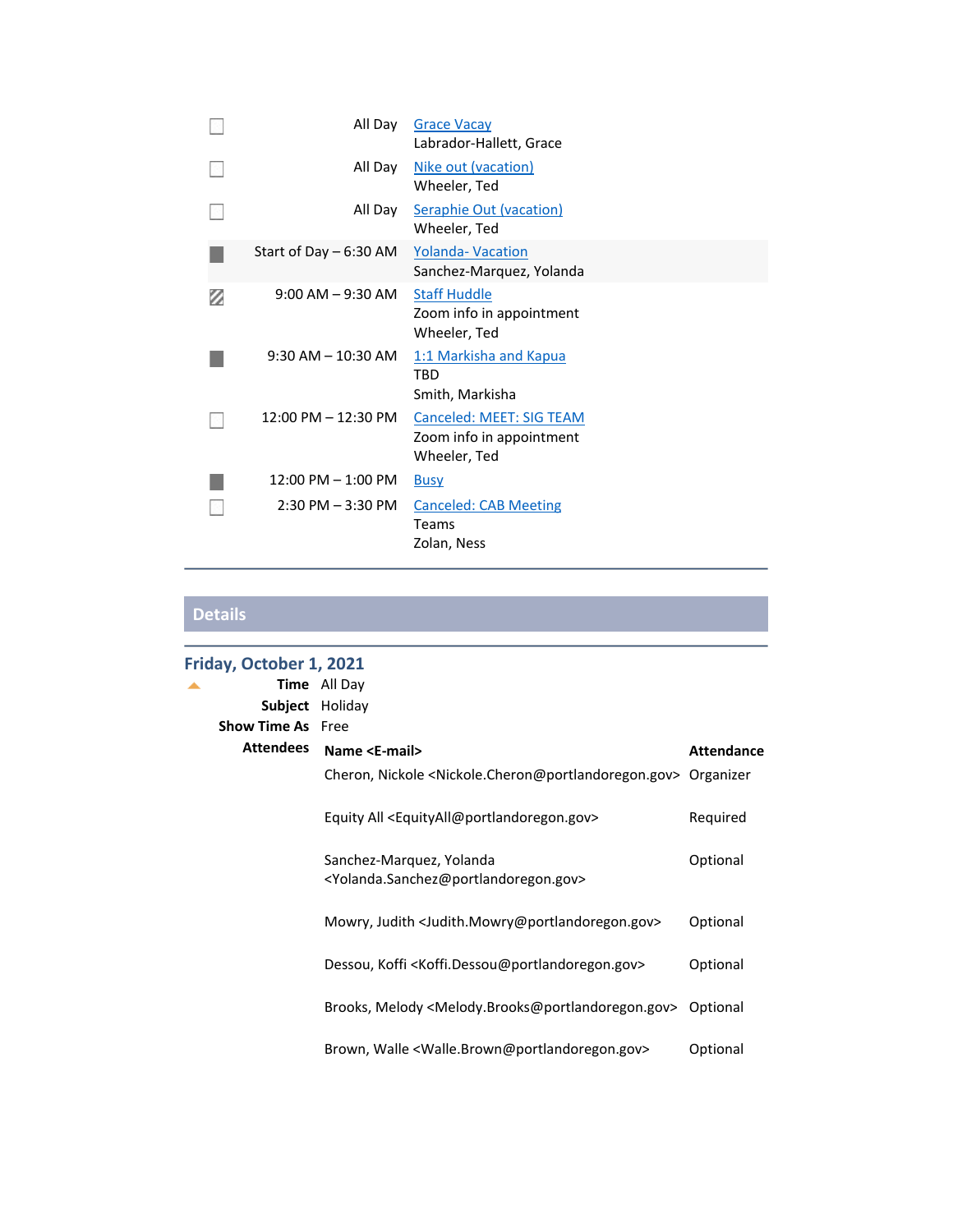# **Interim Bureau Director: Jeffrey Selby December 20th, 2021 to December 31st, 2021**

| <b>Monday, December 20</b><br>$10:00AM - 11:00AM$ | Check-in w/ Lex; Teams                                                             |
|---------------------------------------------------|------------------------------------------------------------------------------------|
| <b>Tuesday, December 21</b><br>$9:30AM - 11:00AM$ | Office of Equity Staff Meeting: Leadership<br>Transition Update; Selby, Jeff; Zoom |
| $10:45AM - 11:00AM$                               | Citywide Communications Huddle;<br>Oppenheimer, Laura, Teams                       |
| $1:45PM - 2:45PM$                                 | Private Appointment                                                                |
| $4:00PM - 4:30PM$                                 | Directors 2X Weekly Check-in; Rinehart, Tom;<br>Zoom                               |

| <b>Wednesday, December 22</b><br>$9:45AM - 11:00AM$ | Appointment               |
|-----------------------------------------------------|---------------------------|
| $1:00PM - 2:00PM$                                   | Check-in w/ Svetha; Teams |

| Thursday, December 23<br>$10:45AM - 11:00AM$ | Citywide Communications Huddle;<br>Oppenheimer, Tonya; Teams |
|----------------------------------------------|--------------------------------------------------------------|
| $12:00PM - 1:00PM$                           | Private Appointment                                          |
| $2:3PM - 4:00PM$                             | Private Appointment                                          |